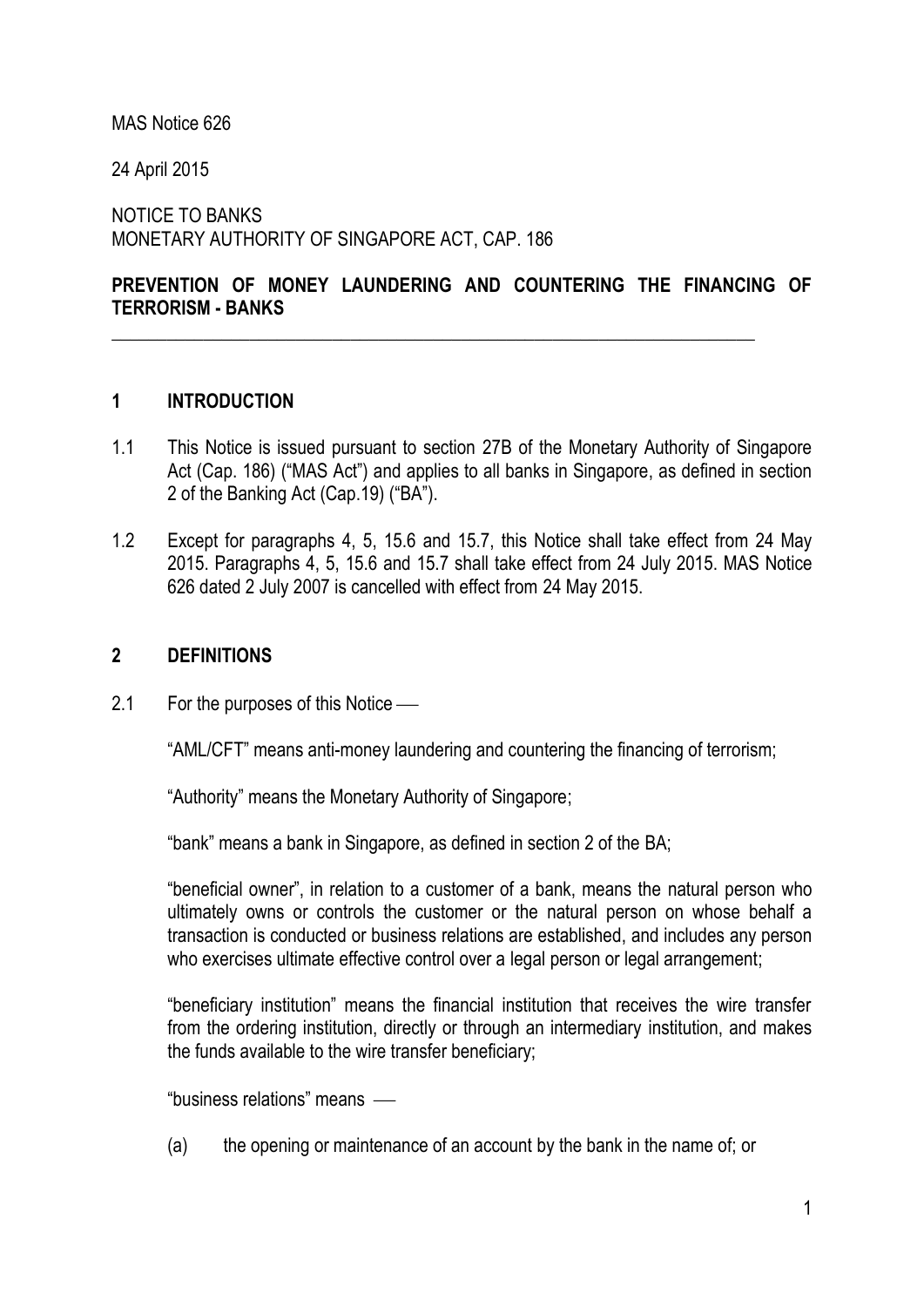(b) the provision of financial advice by the bank to,

a person (whether a natural person, legal person or legal arrangement);

"CDD measures" or "customer due diligence measures" means the measures required by paragraph 6;

"CDSA" means the Corruption, Drug Trafficking and Other Serious Crimes (Confiscation of Benefits) Act (Cap. 65A);

"connected party"

- (a) in relation to a legal person (other than a partnership), means any director or any natural person having executive authority in the legal person;
- (b) in relation to a legal person that is a partnership, means any partner or manager<sup>1</sup>; and
- (c) in relation to a legal arrangement, means any natural person having executive authority in the legal arrangement;

"Core Principles" refers to the Core Principles for Effective Banking Supervision issued by the Basel Committee on Banking Supervision, the Objectives and Principles for Securities Regulation issued by the International Organisation of Securities Commissions, or the Insurance Core Principles issued by the International Association of Insurance Supervisors;

"cross-border wire transfer" means a wire transfer where the ordering institution and the beneficiary institution are located in different countries or jurisdictions and also refers to any chain of wire transfer in which at least one of the financial institutions involved is located in a different country or jurisdiction;

"customer", in relation to a bank, means a person (whether a natural person, legal person or legal arrangement)

- (a) with whom the bank establishes or intends to establish business relations; or
- (b) for whom the bank undertakes or intends to undertake any transaction without an account being opened;

"domestic wire transfer" means a wire transfer where the ordering institution and beneficiary institution are located in the same country or jurisdiction and also refers to any chain of wire transfer that takes place entirely within a country, even though the system used to transfer the payment message may be located in another country or

<sup>1</sup>  $1$  In the case of a limited liability partnership or a limited partnership.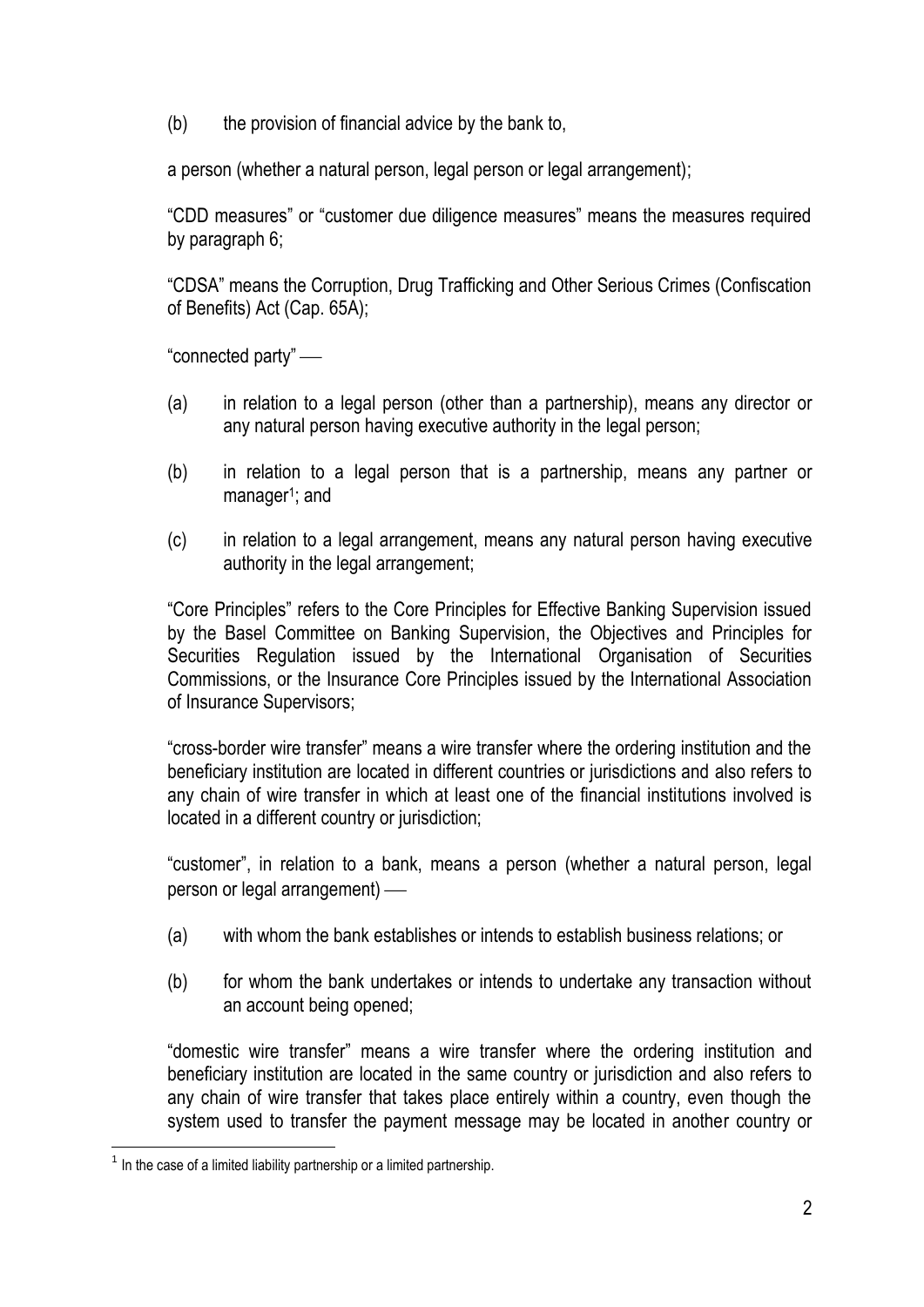jurisdiction;

"FATF" means the Financial Action Task Force;

"financial advice" means a financial advisory service as defined in section 2(1) of the Financial Advisers Act (Cap. 110) or advising on corporate finance as defined in section 2(1) of the Securities and Futures Act (Cap. 289);

"financial group" means a group that consists of a legal person or legal arrangement exercising control and coordinating functions over the rest of the group for the application of group supervision under the Core Principles, and its branches and subsidiaries that are financial institutions as defined in section 27A(6) of the MAS Act or the equivalent financial institutions outside Singapore;

"government entity" means a government of a country or jurisdiction, a ministry within such a government, or an agency specially established by such a government through written law:

"legal arrangement" means a trust or other similar arrangement;

"legal person" means an entity other than a natural person that can establish a permanent customer relationship with a financial institution or otherwise own property;

"officer" means any director or any member of the committee of management of the bank;

"ordering institution" means the financial institution that initiates the wire transfer and transfers the funds upon receiving the request for a wire transfer on behalf of the wire transfer originator;

"partnership" means a partnership, a limited partnership within the meaning of the Limited Partnerships Act (Cap. 163B) or a limited liability partnership within the meaning of the Limited Liability Partnerships Act (Cap. 163A);

"personal data" has the same meaning as defined in section 2(1) of the Personal Data Protection Act 2012 (Act 26 of 2012);

"reasonable measures" means appropriate measures which are commensurate with the money laundering or terrorism financing risks;

"STR" means suspicious transaction report;

"STRO" means the Suspicious Transaction Reporting Office, Commercial Affairs Department of the Singapore Police Force;

"TSOFA" means the Terrorism (Suppression of Financing) Act (Cap. 325); and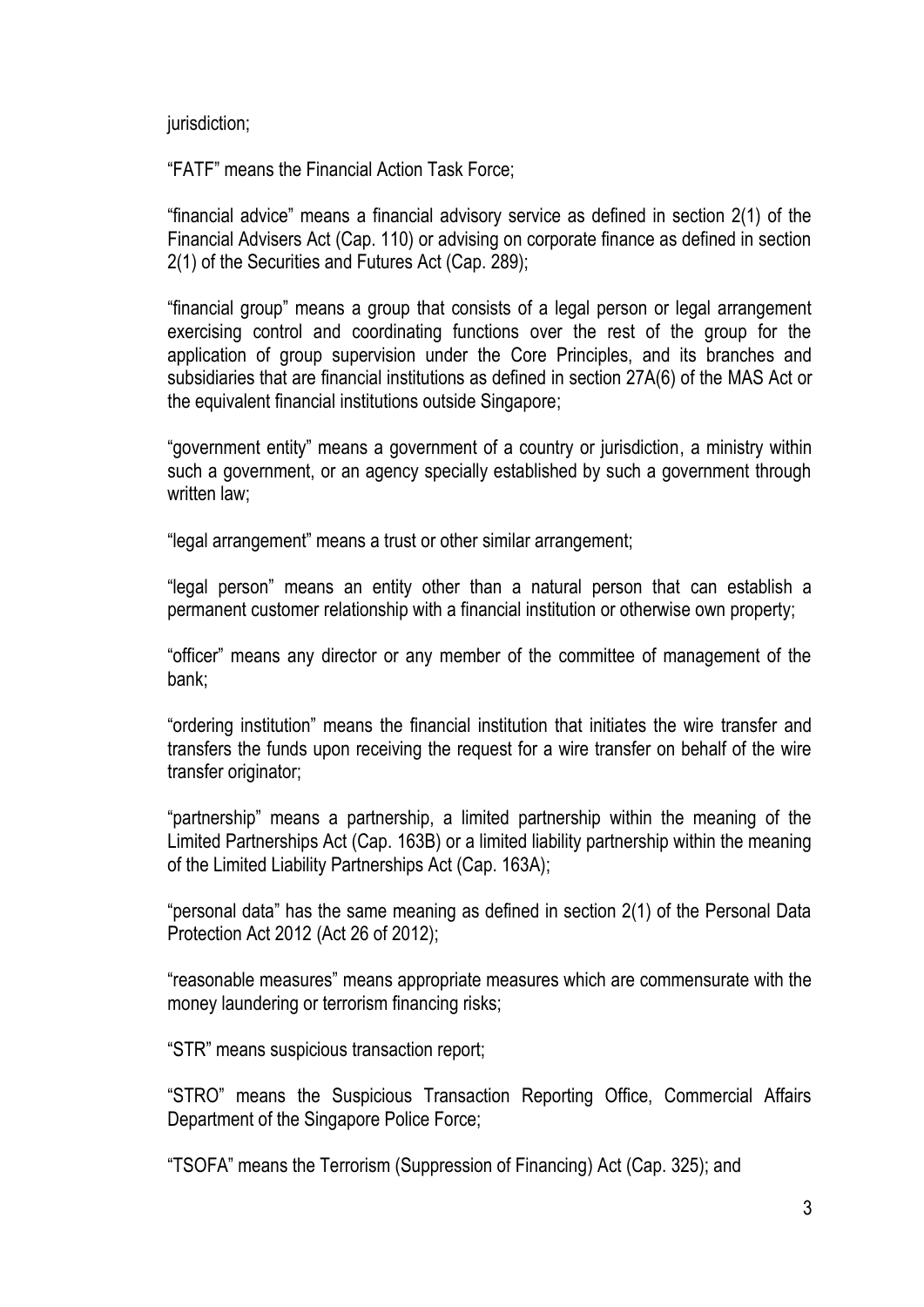"wire transfer" refers to any transaction carried out on behalf of a wire transfer originator through a financial institution by electronic means with a view to making an amount of funds available to a beneficiary person at a beneficiary institution, irrespective of whether the originator and the beneficiary are the same person.

- 2.2 A reference to any threshold or value limit expressed in S\$ shall include a reference to the equivalent amount expressed in any other currency.
- 2.3 The expressions used in this Notice shall, except where defined in this Notice or where the context otherwise requires, have the same meanings as in the BA.

## **3 UNDERLYING PRINCIPLES**

- 3.1 This Notice is based on the following principles, which shall serve as a guide for all banks in the conduct of their operations and business activities:
	- (a) A bank shall exercise due diligence when dealing with customers, natural persons appointed to act on the customer's behalf, connected parties of the customer and beneficial owners of the customer.
	- (b) A bank shall conduct its business in conformity with high ethical standards, and guard against establishing any business relations or undertaking any transaction, that is or may be connected with or may facilitate money laundering or terrorism financing.
	- (c) A bank shall, to the fullest extent possible, assist and cooperate with the relevant law enforcement authorities in Singapore to prevent money laundering and terrorism financing.

## **4 ASSESSING RISKS AND APPLYING A RISK-BASED APPROACH**

#### **Risk Assessment**

- 4.1 A bank shall take appropriate steps to identify, assess and understand, its money laundering and terrorism financing risks in relation to
	- (a) its customers;
	- (b) the countries or jurisdictions its customers are from or in;
	- (c) the countries or jurisdictions the bank has operations in; and
	- (d) the products, services, transactions and delivery channels of the bank.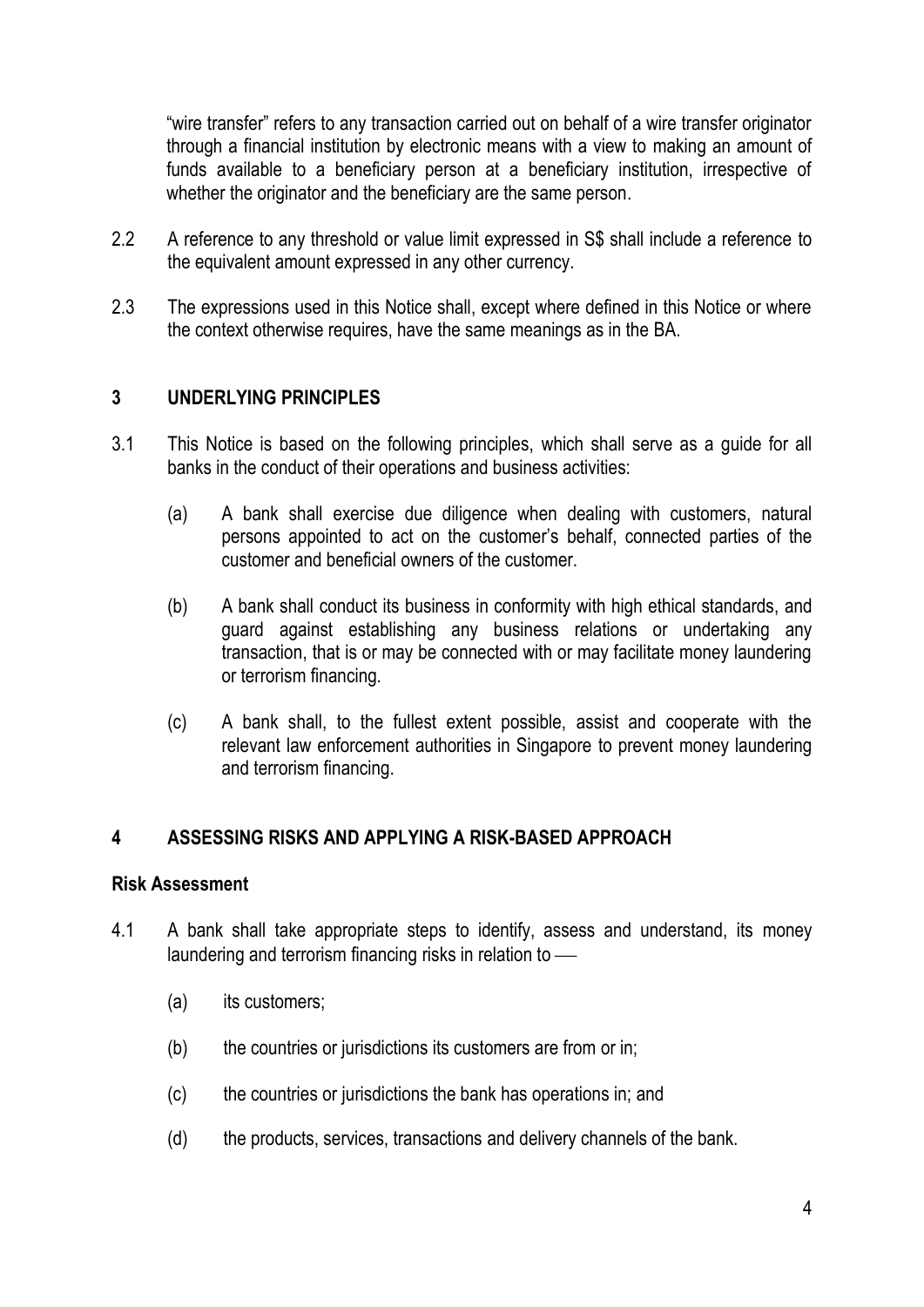- 4.2 The appropriate steps referred to in paragraph 4.1 shall include
	- (a) documenting the bank's risk assessments;
	- (b) considering all the relevant risk factors before determining the level of overall risk and the appropriate type and extent of mitigation to be applied;
	- (c) keeping the bank's risk assessments up-to-date; and
	- (d) having appropriate mechanisms to provide its risk assessment information to the Authority.

## **Risk Mitigation**

- 4.3 A bank shall
	- (a) develop and implement policies, procedures and controls, which are approved by senior management, to enable the bank to effectively manage and mitigate the risks that have been identified by the bank or notified to it by the Authority or other relevant authorities in Singapore;
	- (b) monitor the implementation of those policies, procedures and controls, and enhance them if necessary;
	- (c) perform enhanced measures where higher risks are identified, to effectively manage and mitigate those higher risks; and
	- (d) ensure that the performance of measures or enhanced measures to effectively manage and mitigate the identified risks address the risk assessment and guidance from the Authority or other relevant authorities in Singapore.

## **5 NEW PRODUCTS, PRACTICES AND TECHNOLOGIES**

- 5.1 A bank shall identify and assess the money laundering and terrorism financing risks that may arise in relation to
	- (a) the development of new products and new business practices, including new delivery mechanisms; and
	- (b) the use of new or developing technologies for both new and pre-existing products.
- 5.2 A bank shall undertake the risk assessments, prior to the launch or use of such products, practices and technologies (to the extent such use is permitted by this Notice), and shall take appropriate measures to manage and mitigate the risks.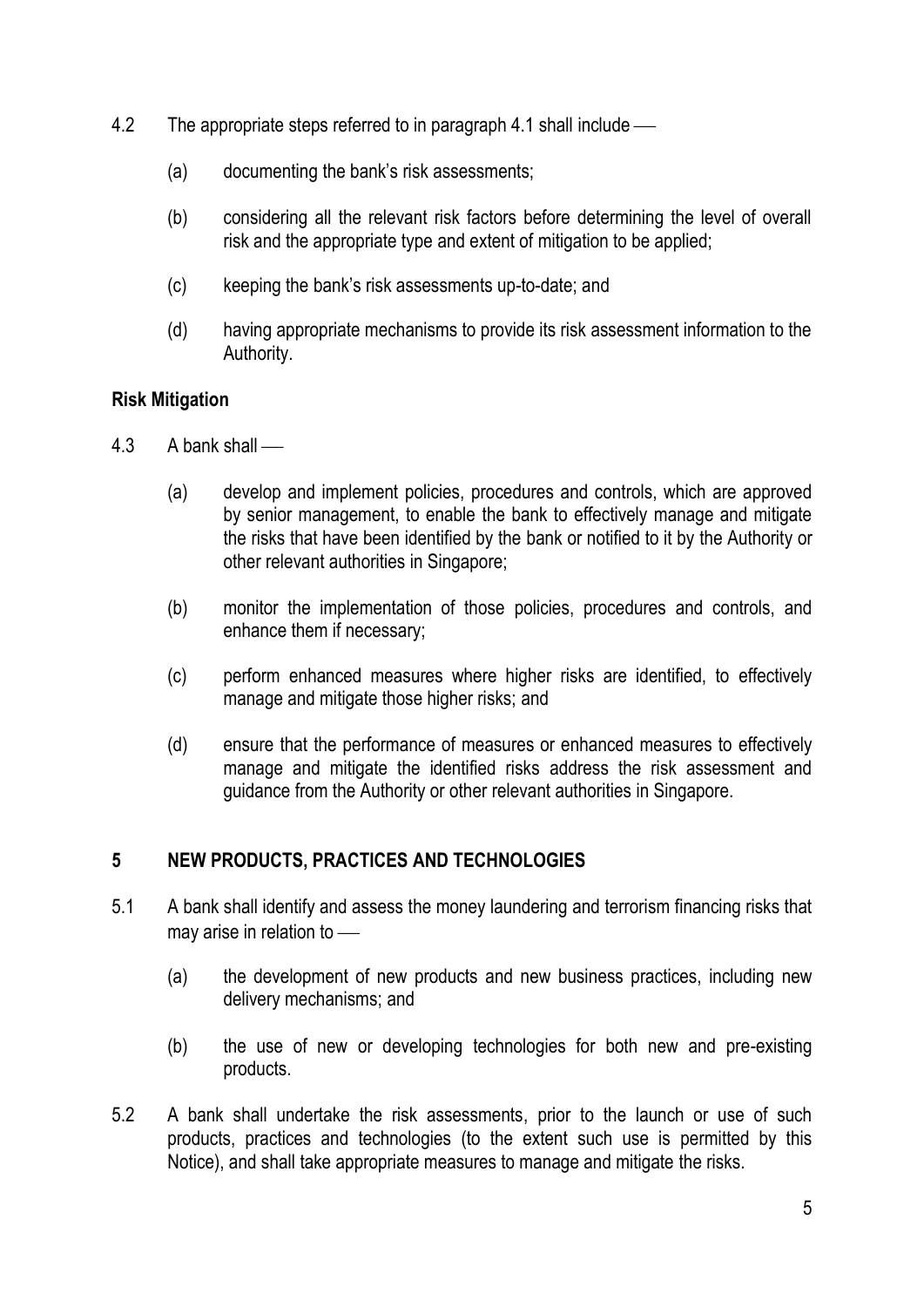- 5.3 A bank shall, in complying with the requirements of paragraphs 5.1 and 5.2, pay special attention to any
	- (a) new products and new business practices, including new delivery mechanisms; and
	- (b) new or developing technologies,

that favour anonymity.

## **6 CUSTOMER DUE DILIGENCE ("CDD")**

## **Anonymous or Fictitious Account**

6.1 No bank shall open or maintain an anonymous account or an account in a fictitious name.

## **Where There Are Reasonable Grounds for Suspicion prior to the Establishment of Business Relations or Undertaking any Transaction without opening an Account**

- 6.2 Prior to a bank establishing business relations or undertaking any transaction without opening an account, where the bank has any reasonable grounds to suspect that the assets or funds of a customer are proceeds of drug dealing or criminal conduct as defined in the CDSA, or are property related to the facilitation or carrying out of any terrorism financing offence as defined in the TSOFA, the bank shall
	- (a) not establish business relations with, or undertake a transaction for, the customer; and
	- (b) file an STR<sup>2</sup> , and extend a copy to the Authority for information.

## **When CDD is to be Performed**

- 6.3 A bank shall perform the measures as required by paragraphs 6, 7 and 8 when
	- (a) the bank establishes business relations with any customer;
	- (b) the bank undertakes any transaction of a value exceeding S\$20,000 for any customer who has not otherwise established business relations with the bank;
	- (c) the bank effects or receives any funds by domestic wire transfer, or by crossborder wire transfer that exceeds S\$1,500, for any customer who has not otherwise established business relations with the bank;

 2 Please note in particular section 48 of the CDSA on tipping-off.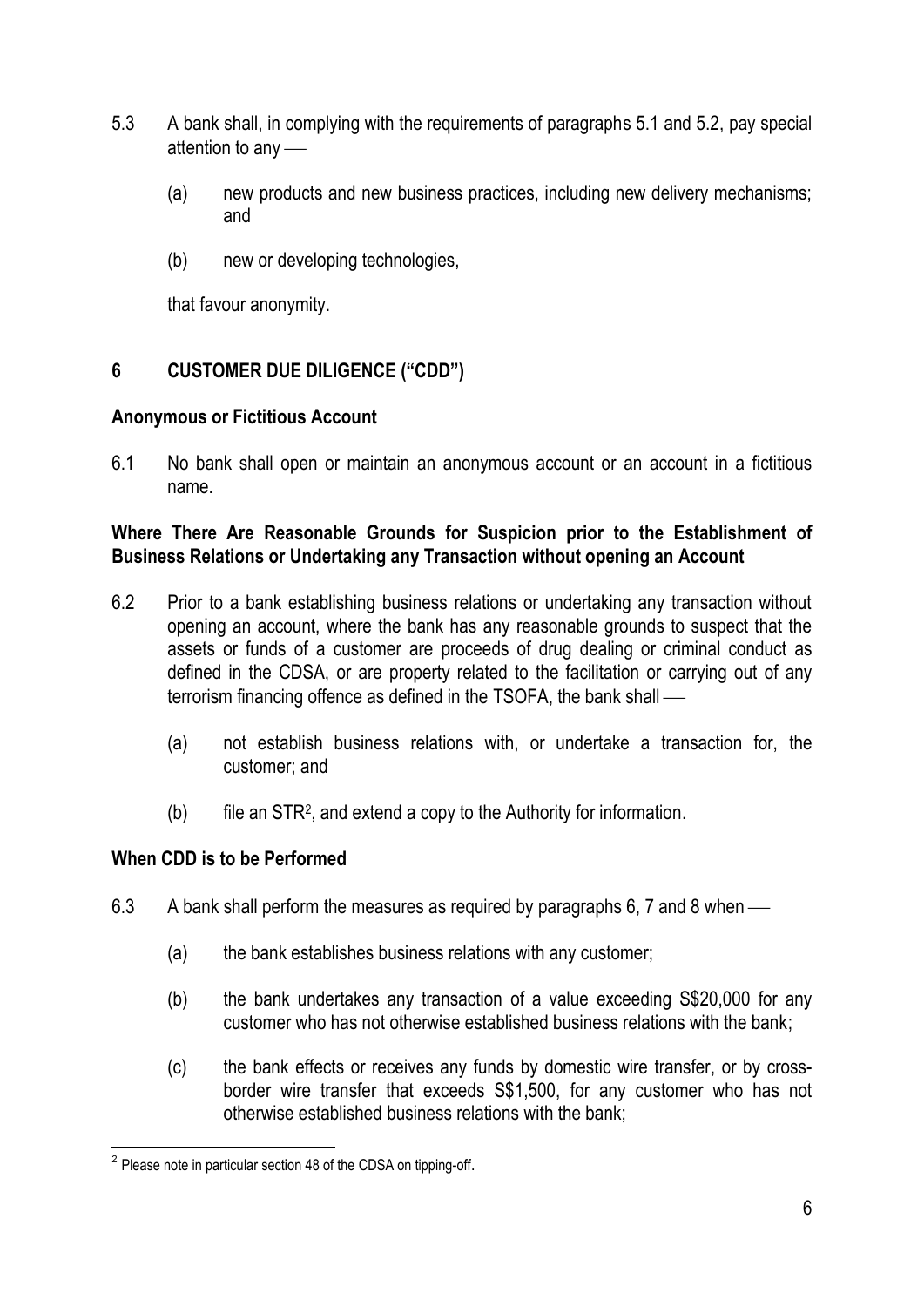- (d) there is a suspicion of money laundering or terrorism financing, notwithstanding that the bank would not otherwise be required by this Notice to perform the measures as required by paragraphs 6, 7 and 8; or
- (e) the bank has doubts about the veracity or adequacy of any information previously obtained.
- 6.4 Where a bank suspects that two or more transactions are or may be related, linked or the result of a deliberate restructuring of an otherwise single transaction into smaller transactions in order to evade the measures provided for in this Notice in relation to the circumstances set out in paragraphs 6.3(b) or (c), the bank shall treat the transactions as a single transaction and aggregate their values for the purposes of this Notice.
- (I) Identification of Customer
- 6.5 A bank shall identify each customer.
- 6.6 For the purposes of paragraph 6.5, a bank shall obtain at least the following information:
	- (a) full name, including any aliases;
	- (b) unique identification number (such as an identity card number, birth certificate number or passport number, or where the customer is not a natural person, the incorporation number or business registration number);
	- $(c)$  the customer's  $-$ 
		- (i) residential address; or
		- (ii) registered or business address, and if different, principal place of business,

as may be appropriate;

- (d) date of birth, establishment, incorporation or registration (as may be appropriate); and
- (e) nationality, place of incorporation or place of registration (as may be appropriate).
- 6.7 Where the customer is a legal person or legal arrangement, the bank shall, apart from identifying the customer, also identify the legal form, constitution and powers that regulate and bind the legal person or legal arrangement.
- 6.8 Where the customer is a legal person or legal arrangement, the bank shall identify the connected parties of the customer, by obtaining at least the following information of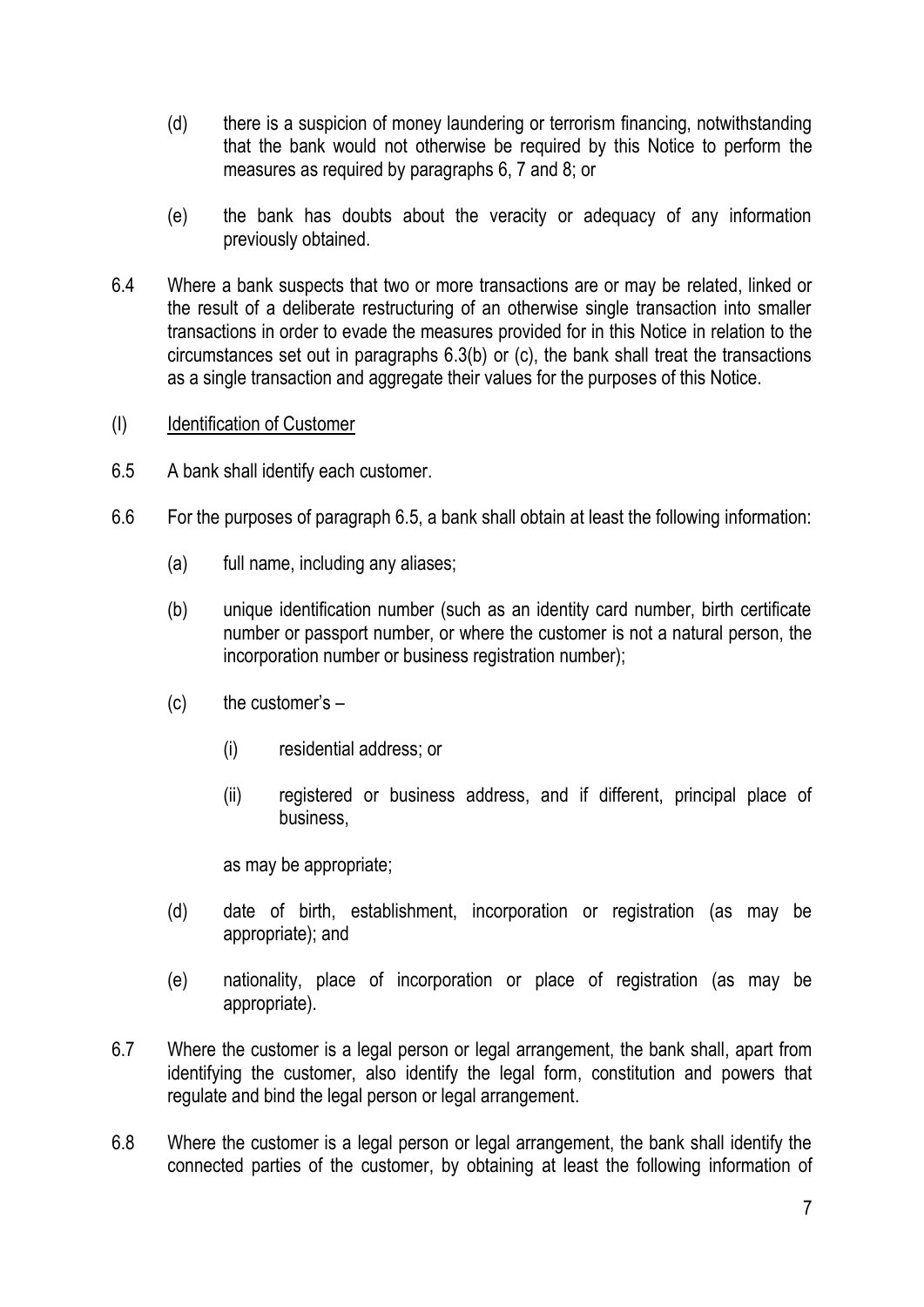each connected party:

- (a) full name, including any aliases; and
- (b) unique identification number (such as an identity card number, birth certificate number or passport number of the connected party).
- (II) Verification of Identity of Customer
- 6.9 A bank shall verify the identity of the customer using reliable, independent source data, documents or information. Where the customer is a legal person or legal arrangement, a bank shall verify the legal form, proof of existence, constitution and powers that regulate and bind the customer, using reliable, independent source data, documents or information.
- (III) Identification and Verification of Identity of Natural Person Appointed to Act on a Customer's Behalf
- 6.10 Where a customer appoints one or more natural persons to act on his behalf in establishing business relations with a bank or the customer is not a natural person, the bank shall
	- (a) identify each natural person who acts or is appointed to act on behalf of the customer by obtaining at least the following information of such natural person:
		- (i) full name, including any aliases;
		- (ii) unique identification number (such as an identity card number, birth certificate number or passport number);
		- (iii) residential address;
		- (iv) date of birth;
		- (v) nationality; and
	- (b) verify the identity of each natural person using reliable, independent source data, documents or information.
- 6.11 A bank shall verify the due authority of each natural person appointed to act on behalf of the customer by obtaining at least the following:
	- (a) the appropriate documentary evidence authorising the appointment of such natural person by the customer to act on his or its behalf; and
	- (b) the specimen signature of such natural person appointed.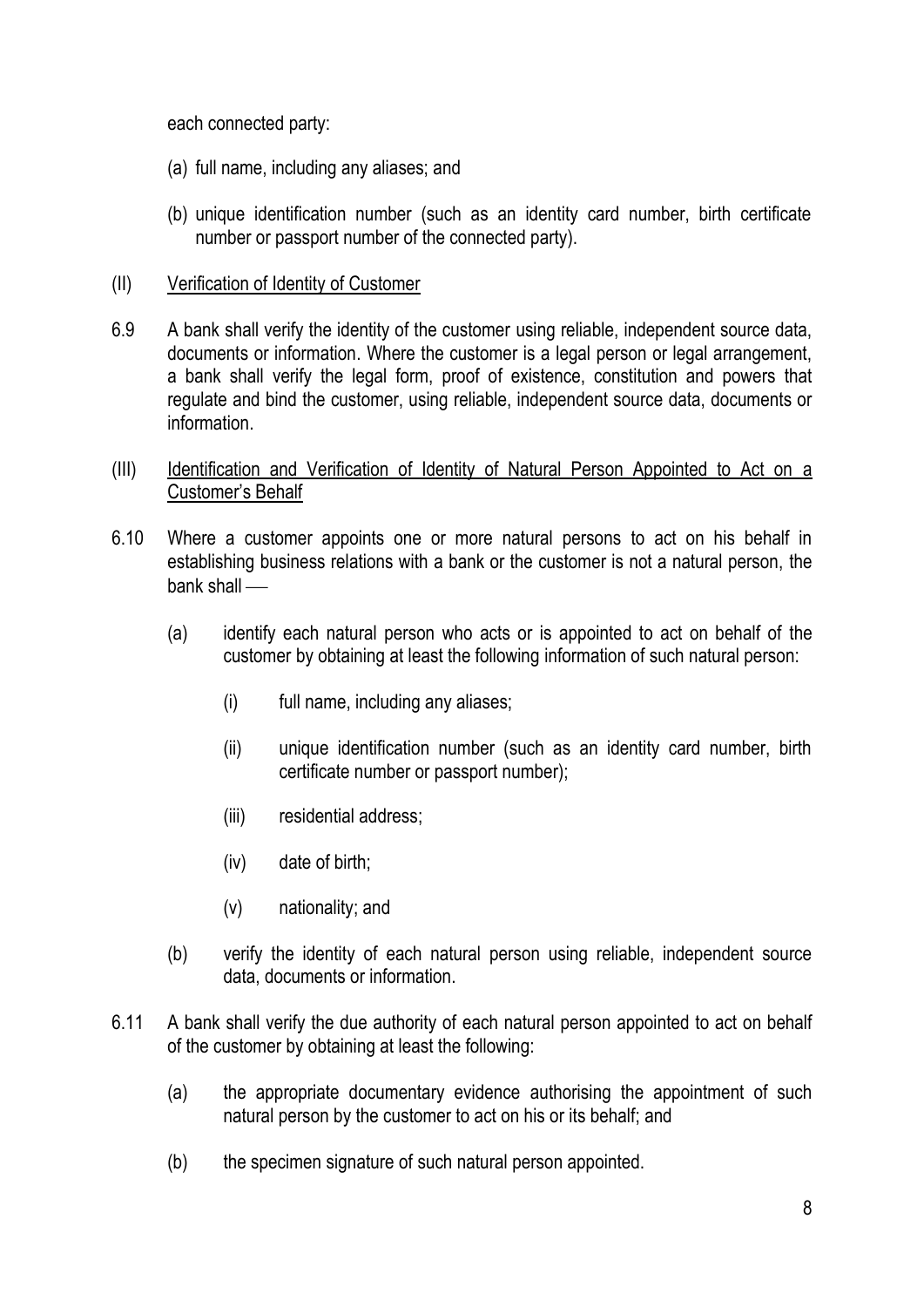- 6.12 Where the customer is a Singapore Government entity, the bank shall only be required to obtain such information as may be required to confirm that the customer is a Singapore Government entity as asserted.
- (IV) Identification and Verification of Identity of Beneficial Owner
- 6.13 Subject to paragraph 6.16, a bank shall inquire if there exists any beneficial owner in relation to a customer.
- 6.14 Where there is one or more beneficial owner in relation to a customer, the bank shall identify the beneficial owners and take reasonable measures to verify the identities of the beneficial owners using the relevant information or data obtained from reliable, independent sources. The bank shall
	- $(a)$  for customers that are legal persons
		- (i) identify the natural persons (whether acting alone or together) who ultimately own the legal person;
		- (ii) to the extent that there is doubt under subparagraph (i) as to whether the natural persons who ultimately own the legal person are the beneficial owners or where no natural persons ultimately own the legal person, identify the natural persons (if any) who ultimately control the legal person or have ultimate effective control of the legal person; and
		- (iii) where no natural persons are identified under subparagraph (i) or (ii), identify the natural persons having executive authority in the legal person, or in equivalent or similar positions;
	- $(b)$  for customers that are legal arrangements
		- (i) for trusts, identify the settlors, the trustees, the protector (if any), the beneficiaries (including every beneficiary that falls within a designated characteristic or class) $3$ , and any natural person exercising ultimate ownership, ultimate control or ultimate effective control over the trust (including through a chain of control or ownership); and
		- (ii) for other types of legal arrangements, identify persons in equivalent or similar positions, as those described under subparagraph (i).

 3 In relation to a beneficiary of a trust designated by characteristics or by class, the bank shall obtain sufficient information about the beneficiary to satisfy itself that it will be able to establish the identity of the beneficiary -

<sup>(</sup>a) before making a distribution to that beneficiary; or

<sup>(</sup>b) when that beneficiary intends to exercise vested rights.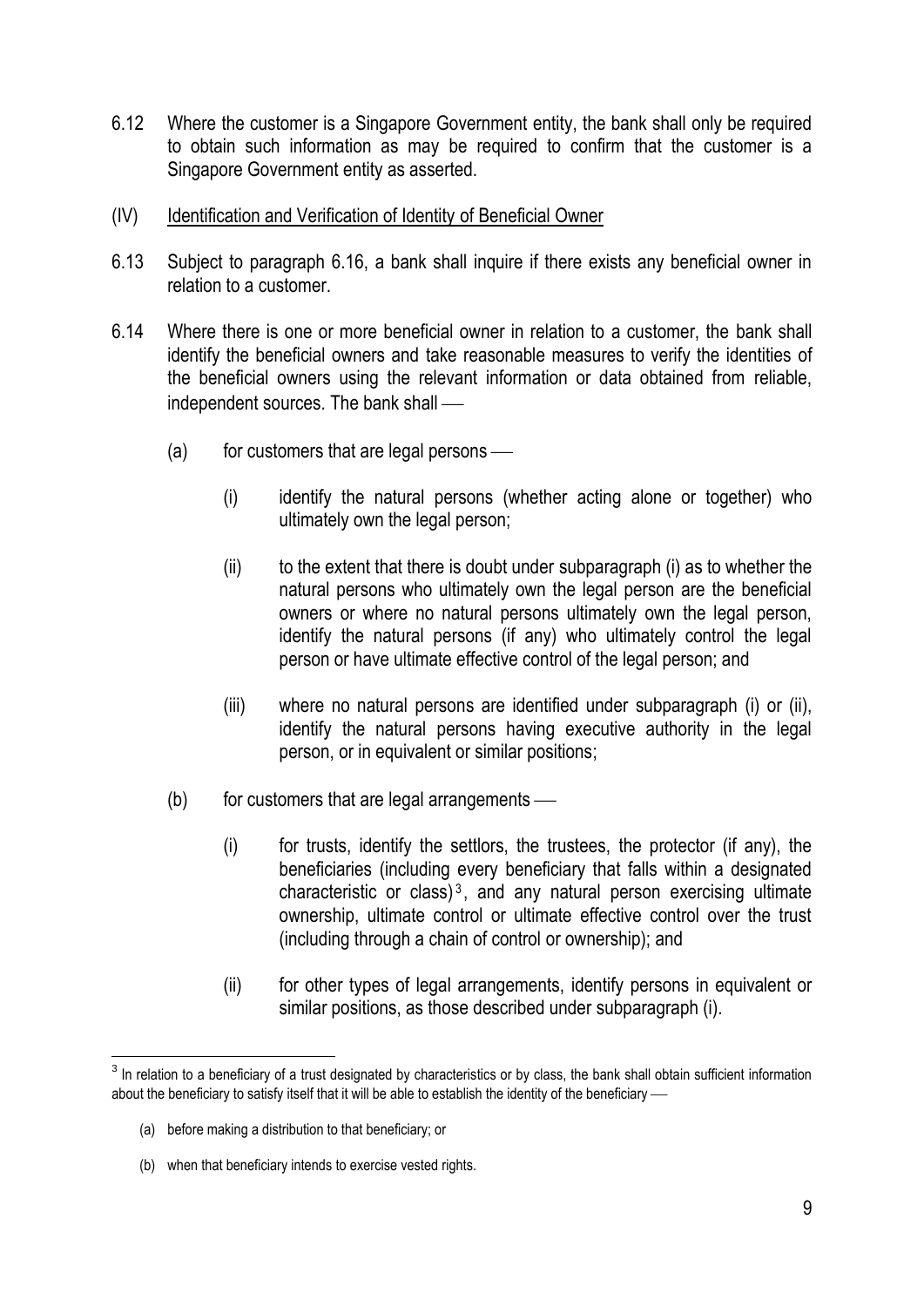- 6.15 Where the customer is not a natural person, the bank shall understand the nature of the customer's business and its ownership and control structure.
- 6.16 A bank shall not be required to inquire if there exists any beneficial owner in relation to a customer that is
	- (a) a Singapore Government entity;
	- (b) a foreign government entity;
	- (c) an entity listed on the Singapore Exchange;
	- (d) an entity listed on a stock exchange outside of Singapore that is subject to
		- (i) regulatory disclosure requirements; and
		- (ii) requirements relating to adequate transparency in respect of its beneficial owners (imposed through stock exchange rules, law or other enforceable means);
	- (e) a financial institution set out in Appendix 1;
	- (f) a financial institution incorporated or established outside Singapore that is subject to and supervised for compliance with AML/CFT requirements consistent with standards set by the FATF; or
	- (g) an investment vehicle where the managers are financial institutions
		- (i) set out in Appendix 1; or
		- (ii) incorporated or established outside Singapore but are subject to and supervised for compliance with AML/CFT requirements consistent with standards set by the FATF,

unless the bank has doubts about the veracity of the CDD information, or suspects that the customer, business relations with, or transaction for the customer, may be connected with money laundering or terrorism financing.

6.17 For the purposes of paragraph  $6.16(f)$  and  $6.16(g)(ii)$ , a bank shall document the basis for its determination that the requirements in those paragraphs have been duly met.

## (V) Information on the Purpose and Intended Nature of Business Relations

6.18 A bank shall, when processing the application to establish business relations, understand and as appropriate, obtain from the customer information as to the purpose and intended nature of business relations.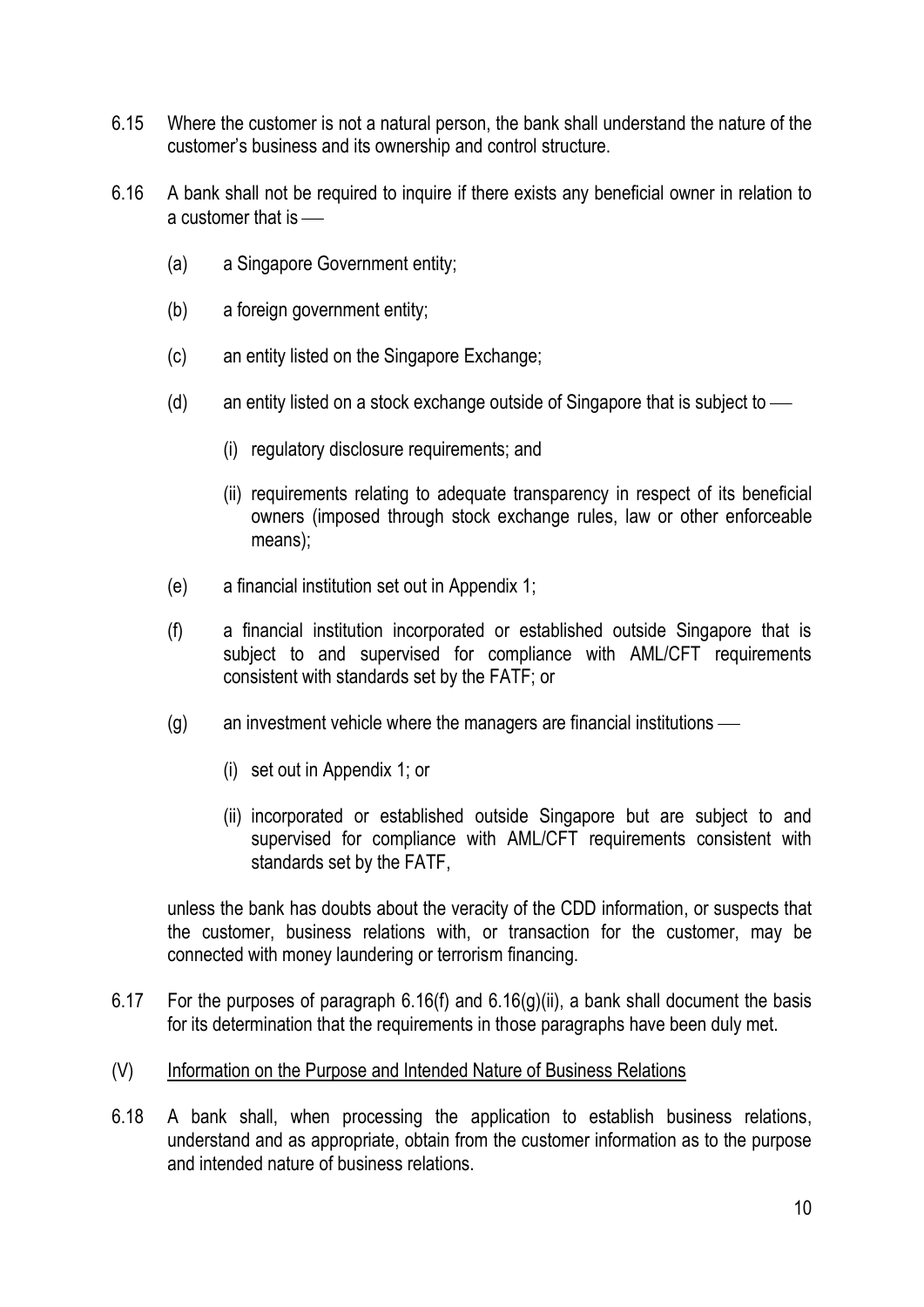## (VI) Ongoing Monitoring

- 6.19 A bank shall monitor on an ongoing basis, its business relations with customers.
- 6.20 A bank shall, during the course of business relations with a customer, observe the conduct of the customer's account and scrutinise transactions undertaken throughout the course of business relations, to ensure that the transactions are consistent with the bank's knowledge of the customer, its business and risk profile and where appropriate, the source of funds.
- 6.21 A bank shall pay special attention to all complex, unusually large or unusual patterns of transactions, undertaken throughout the course of business relations, that have no apparent or visible economic or lawful purpose.
- 6.22 For the purposes of ongoing monitoring, a bank shall put in place and implement adequate systems and processes, commensurate with the size and complexity of the bank, to
	- (a) monitor its business relations with customers; and
	- (b) detect and report suspicious, complex, unusually large or unusual patterns of transactions.
- 6.23 A bank shall, to the extent possible, inquire into the background and purpose of the transactions in paragraph 6.21 and document its findings with a view to making this information available to the relevant authorities should the need arise.
- 6.24 A bank shall ensure that the CDD data, documents and information obtained in respect of customers, natural persons appointed to act on behalf of the customers, connected parties of the customers and beneficial owners of the customers, are relevant and kept up-to-date by undertaking reviews of existing CDD data, documents and information, particularly for higher risk categories of customers.
- 6.25 Where there are any reasonable grounds for suspicion that existing business relations with a customer are connected with money laundering or terrorism financing, and where the bank considers it appropriate to retain the customer
	- (a) the bank shall substantiate and document the reasons for retaining the customer; and
	- (b) the customer's business relations with the bank shall be subject to commensurate risk mitigation measures, including enhanced ongoing monitoring.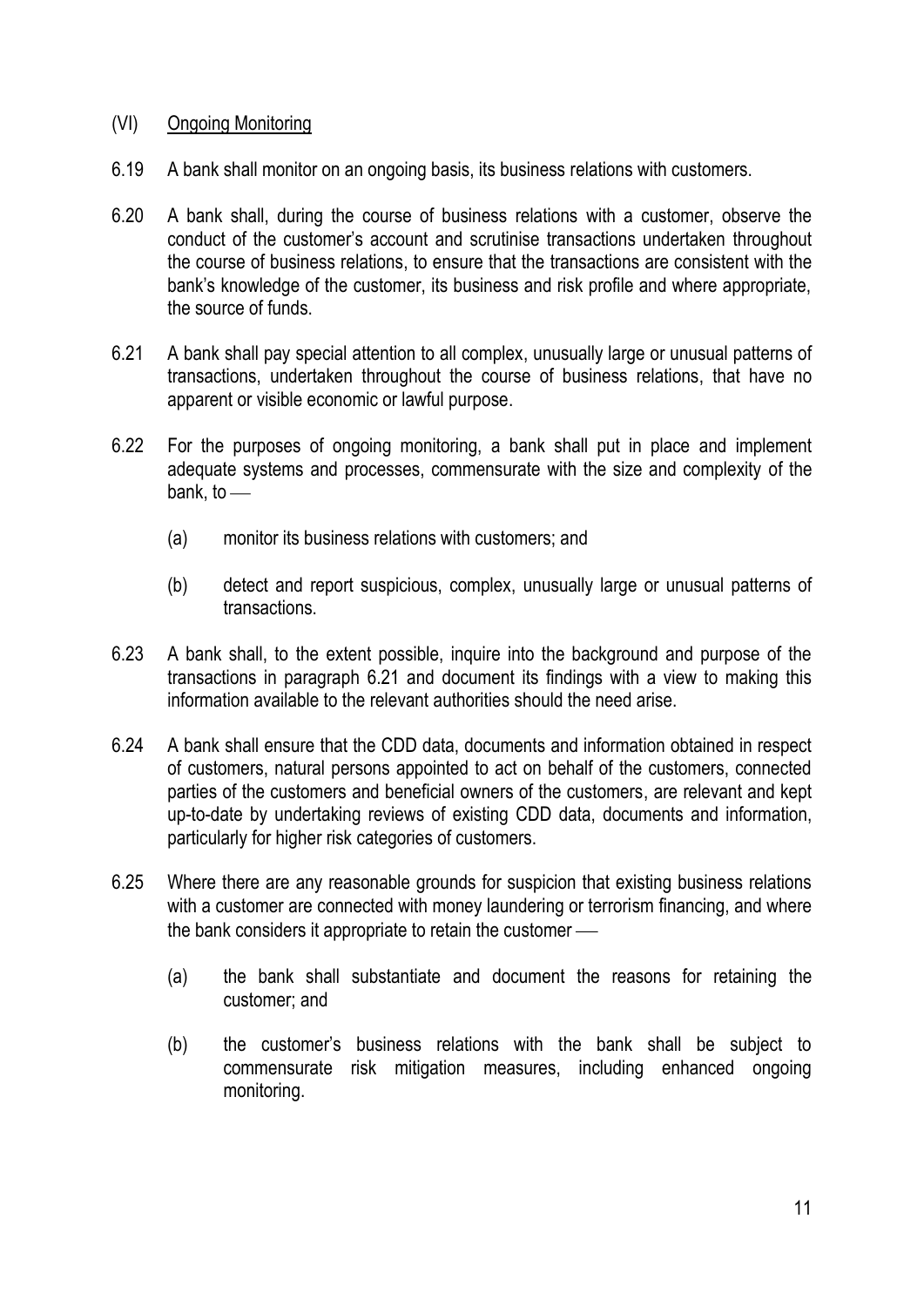6.26 Where the bank assesses the customer or the business relations with the customer referred to in paragraph 6.25 to be of higher risk, the bank shall perform enhanced CDD measures, which shall include obtaining the approval of the bank's senior management to retain the customer.

## **CDD Measures for Non-Face-to-Face Business Relations**

- 6.27 A bank shall develop policies and procedures to address any specific risks associated with non-face-to-face business relations with a customer or transactions for a customer.
- 6.28 A bank shall implement the policies and procedures referred to in paragraph 6.27 when establishing business relations with a customer and when conducting ongoing due diligence.
- 6.29 Where there is no face-to-face contact, the bank shall perform CDD measures that are at least as stringent as those that would be required to be performed if there was faceto-face contact.

## **Reliance by Acquiring Bank on Measures Already Performed**

- 6.30 When a bank ("acquiring bank") acquires, either in whole or in part, the business of another financial institution (whether in Singapore or elsewhere), the acquiring bank shall perform the measures as required by paragraphs 6, 7 and 8, on the customers acquired with the business at the time of acquisition except where the acquiring bank  $has$  —
	- (a) acquired at the same time all corresponding customer records (including CDD information) and has no doubt or concerns about the veracity or adequacy of the information so acquired; and
	- (b) conducted due diligence enquiries that have not raised any doubt on the part of the acquiring bank as to the adequacy of AML/CFT measures previously adopted in relation to the business or part thereof now acquired by the acquiring bank, and document such enquiries.

## **CDD Measures for Non-Account Holder**

- 6.31 A bank that undertakes any transaction of a value exceeding S\$20,000, or effects or receives any funds by domestic wire transfer, or by cross-border wire transfer that exceeds S\$1,500, for any customer who does not otherwise have business relations with the bank shall —
	- (a) perform CDD measures as if the customer had applied to the bank to establish business relations; and
	- (b) record adequate details of the transaction so as to permit the reconstruction of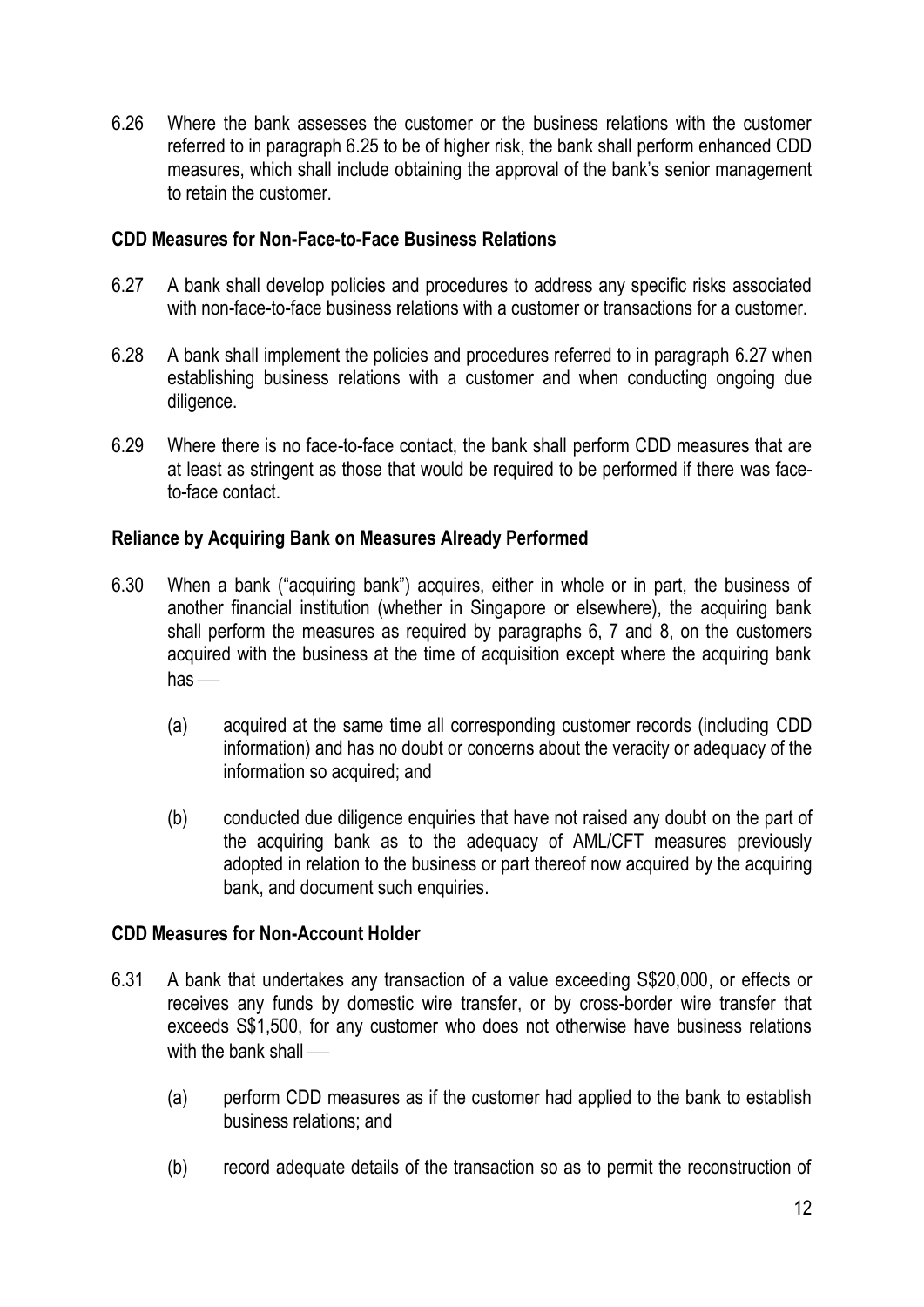the transaction, including the nature and date of the transaction, the type and amount of currency involved, the value date, and the details of the payee or beneficiary.

## **Timing for Verification**

- 6.32 Subject to paragraphs 6.33 and 6.34, a bank shall complete verification of the identity of a customer as required by paragraph 6.9, natural persons appointed to act on behalf of the customer as required by paragraph 6.10(b) and beneficial owners of the customer as required by paragraph 6.14 –
	- (a) before the bank establishes business relations with the customer;
	- (b) before the bank undertakes any transaction of a value exceeding S\$20,000 for the customer, where the customer has not otherwise established business relations with the bank; or
	- (c) before the bank effects or receives any funds by domestic wire transfer, or by cross-border wire transfer that exceeds S\$1,500, for any customer who has not otherwise established business relations with the bank.
- 6.33 A bank may establish business relations with a customer before completing the verification of the identity of the customer as required by paragraph 6.9, natural persons appointed to act on behalf of the customer as required by paragraph 6.10(b) and beneficial owners of the customer as required by paragraph 6.14 if
	- (a) the deferral of completion of the verification is essential in order not to interrupt the normal conduct of business operations; and
	- (b) the risks of money laundering and terrorism financing can be effectively managed by the bank.
- 6.34 Where the bank establishes business relations with a customer before verifying the identity of the customer as required by paragraph 6.9, natural persons appointed to act on behalf of the customer as required by paragraph 6.10(b), and beneficial owners of the customer as required by paragraph 6.14, the bank shall —
	- (a) develop and implement internal risk management policies and procedures concerning the conditions under which such business relations may be established prior to verification; and
	- (b) complete such verification as soon as is reasonably practicable.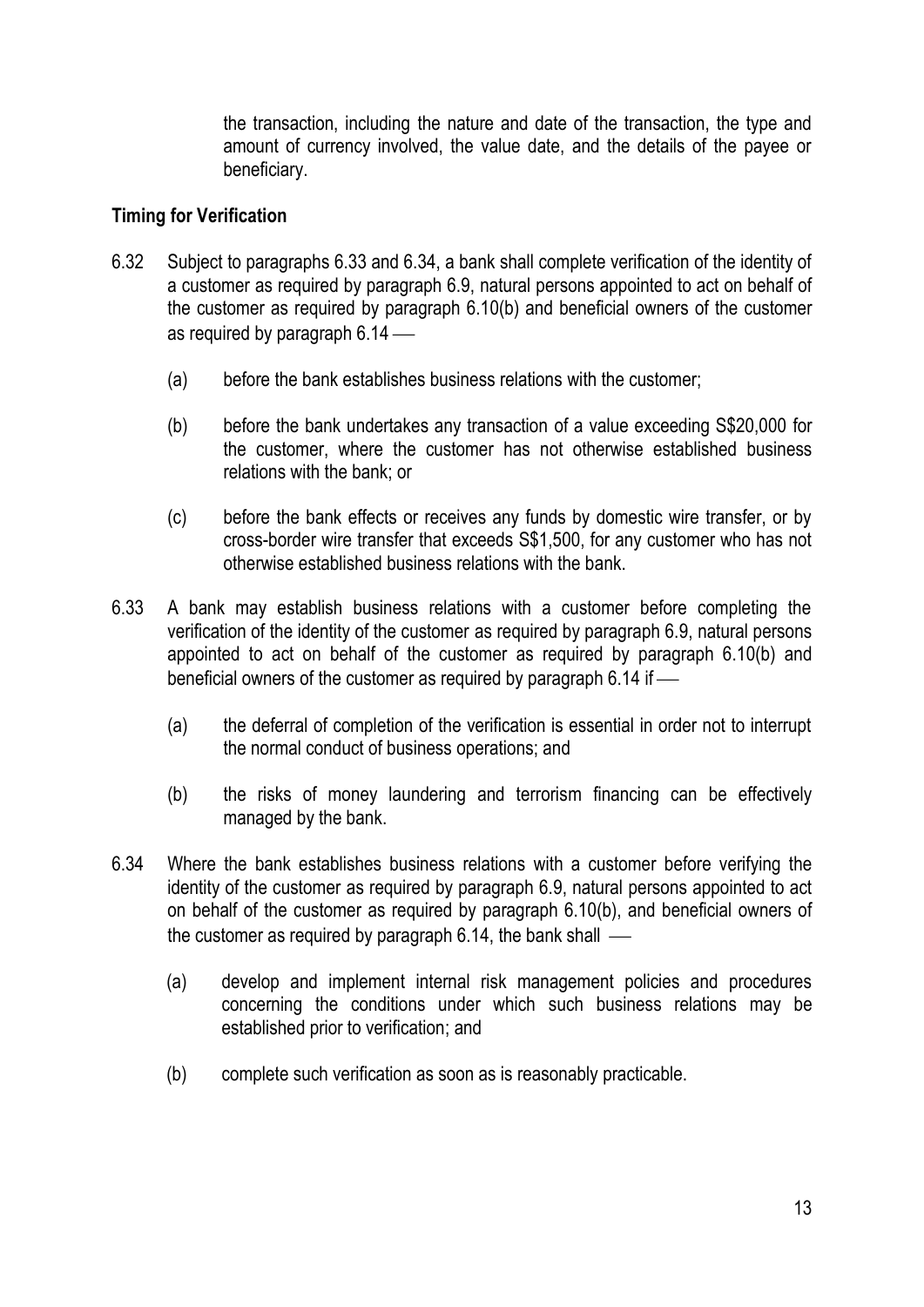## **Where Measures are Not Completed**

- 6.35 Where the bank is unable to complete the measures as required by paragraphs 6, 7 and 8, it shall not commence or continue business relations with any customer, or undertake any transaction for any customer. The bank shall consider if the circumstances are suspicious so as to warrant the filing of an STR.
- 6.36 For the purposes of paragraph 6.35, completion of the measures means the situation where the bank has obtained, screened and verified (including by delayed verification as allowed under paragraphs 6.33 and 6.34) all necessary CDD information under paragraphs 6, 7 and 8, and where the bank has received satisfactory responses to all inquiries in relation to such necessary CDD information.

## **Joint Account**

6.37 In the case of a joint account, a bank shall perform CDD measures on all of the joint account holders as if each of them were individually customers of the bank.

## **Existing Customers**

6.38 A bank shall perform the measures as required by paragraphs 6, 7 and 8 in relation to its existing customers, based on its own assessment of materiality and risk, taking into account any previous measures applied, the time when the measures were last applied to such existing customers and the adequacy of data, documents or information obtained.

## **Screening**

- 6.39 A bank shall screen a customer, natural persons appointed to act on behalf of the customer, connected parties of the customer and beneficial owners of the customer against relevant money laundering and terrorism financing information sources, as well as lists and information provided by the Authority or other relevant authorities in Singapore for the purposes of determining if there are any money laundering or terrorism financing risks in relation to the customer.
- 6.40 A bank shall screen the persons referred to in paragraph 6.39
	- (a) when, or as soon as reasonably practicable after, the bank establishes business relations with a customer;
	- (b) when the bank undertakes any transaction of a value exceeding S\$20,000 for any customer who has not otherwise established business relations with the bank;
	- (c) when the bank effects or receives any funds by domestic wire transfer, or by cross-border wire transfer that exceeds S\$1,500, for a customer who has not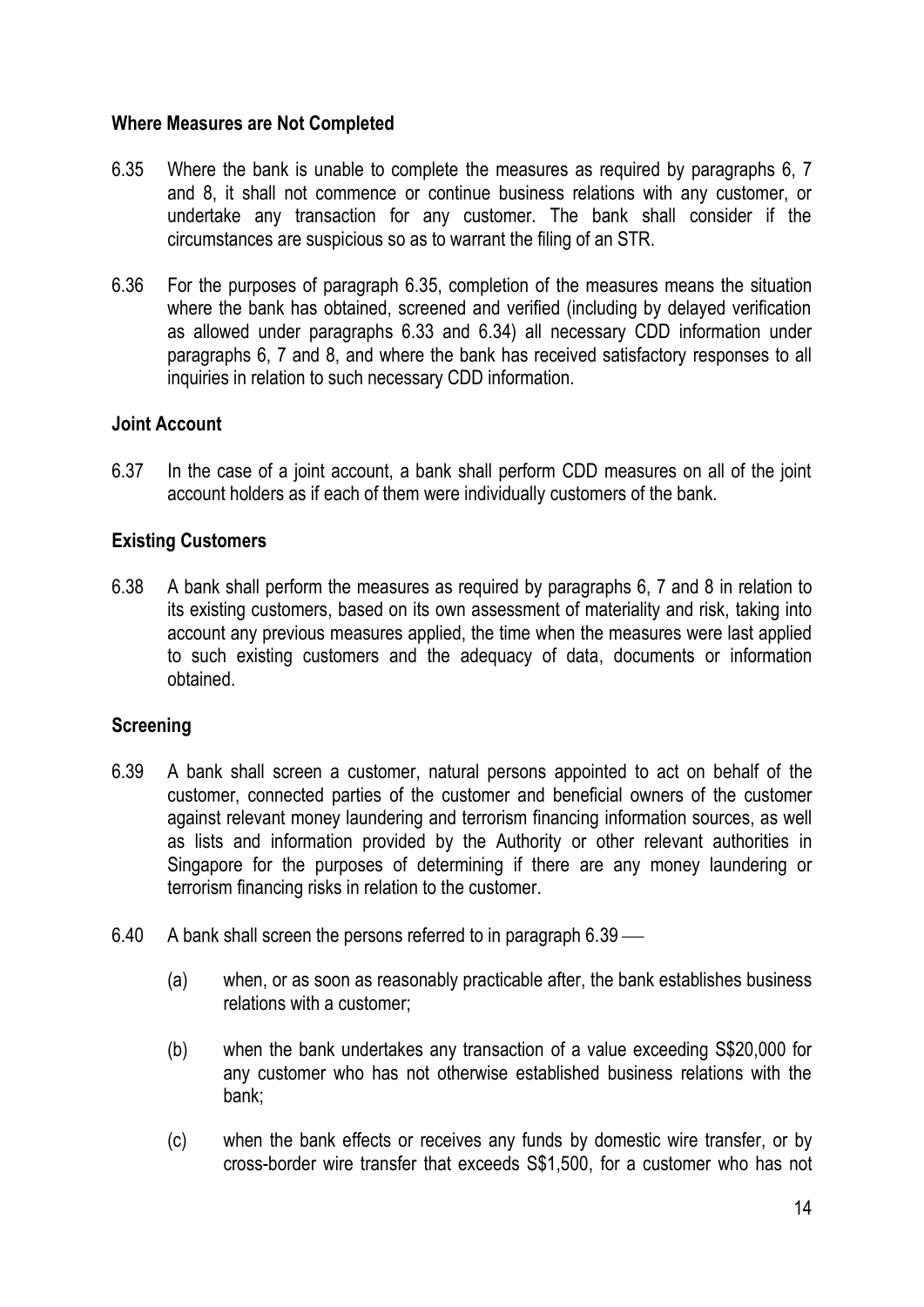otherwise established business relations with the bank;

- (d) on a periodic basis after the bank establishes business relations with the customer; and
- (e) when there are any changes or updates to
	- (i) the lists and information provided by the Authority or other relevant authorities in Singapore to the bank; or
	- (ii) the natural persons appointed to act on behalf of a customer, connected parties of a customer or beneficial owners of a customer.
- 6.41 A bank shall screen all wire transfer originators and wire transfer beneficiaries as defined in paragraph 11, against lists and information provided by the Authority and any other relevant authorities in Singapore for the purposes of determining if there are any money laundering or terrorism financing risks.
- 6.42 The results of screening and assessment by the bank shall be documented.

## **7 SIMPLIFIED CUSTOMER DUE DILIGENCE**

- 7.1 Subject to paragraph 7.4, a bank may perform such simplified CDD measures as it considers adequate to effectively identify and verify the identity of a customer, any natural person appointed to act on behalf of the customer and any beneficial owner of the customer (other than any beneficial owner that the bank is exempted from making inquiries about under paragraph 6.16) if it is satisfied that the risks of money laundering and terrorism financing are low.
- 7.2 The assessment of low risks shall be supported by an adequate analysis of risks by the bank.
- 7.3 The simplified CDD measures shall be commensurate with the level of risk, based on the risk factors identified by the bank.
- 7.4 A bank shall not perform simplified CDD measures
	- (a) where a customer or any beneficial owner of the customer is from or in a country or jurisdiction in relation to which the FATF has called for countermeasures;
	- (b) where a customer or any beneficial owner of the customer is from or in a country or jurisdiction known to have inadequate AML/CFT measures, as determined by the bank for itself or notified to banks generally by the Authority, or other foreign regulatory authorities; or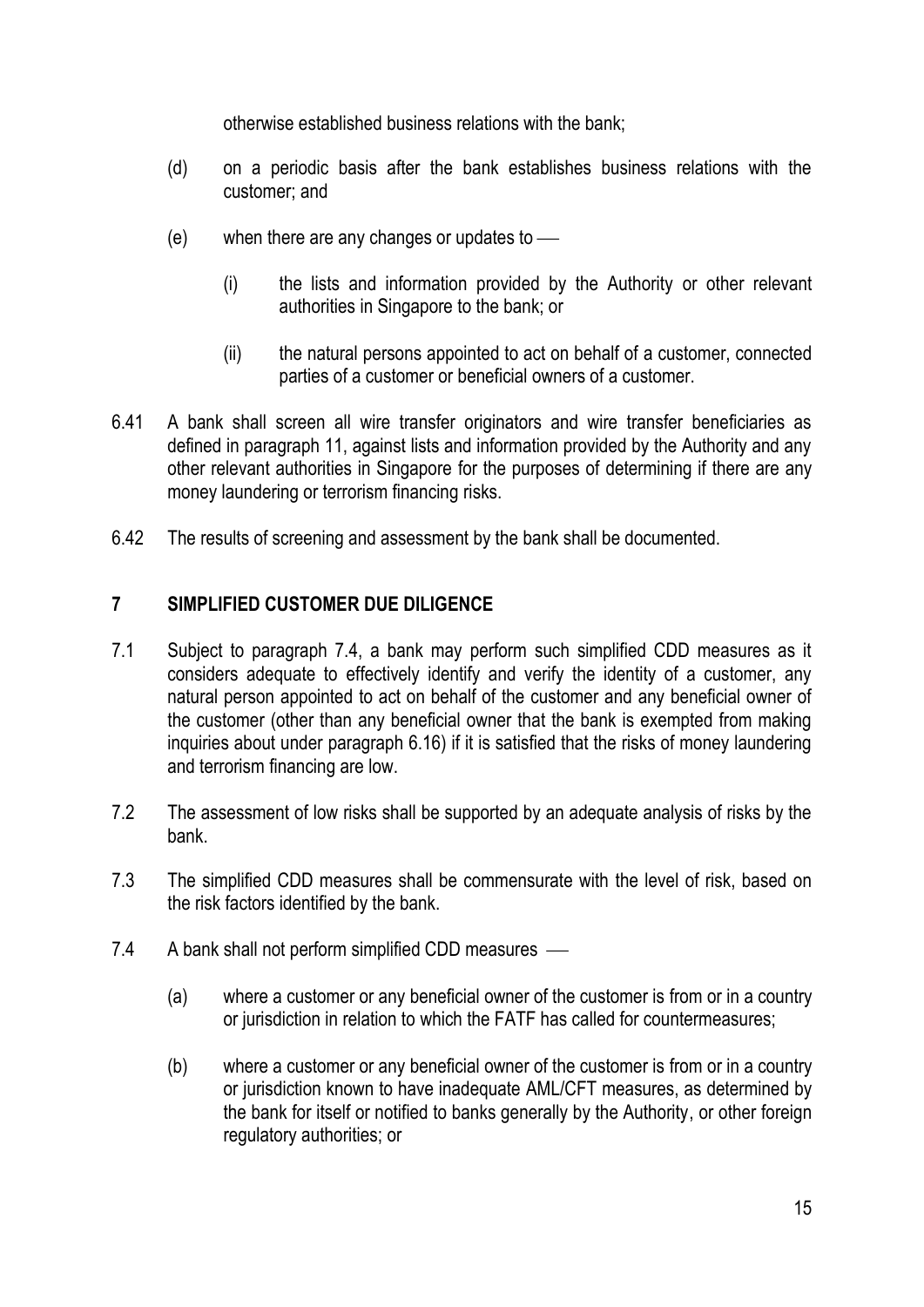- (c) where the bank suspects that money laundering or terrorism financing is involved.
- 7.5 Subject to paragraphs 7.2, 7.3 and 7.4, a bank may perform simplified CDD measures in relation to a customer that is a financial institution set out in Appendix 2.
- 7.6 Where the bank performs simplified CDD measures in relation to a customer, any natural person appointed to act on behalf of the customer and any beneficial owner of the customer, it shall document
	- (a) the details of its risk assessment; and
	- (b) the nature of the simplified CDD measures.

## **8 ENHANCED CUSTOMER DUE DILIGENCE**

#### **Politically Exposed Persons**

8.1 For the purposes of paragraph 8

"close associate" means a natural person who is closely connected to a politically exposed person, either socially or professionally;

"domestic politically exposed person" means a natural person who is or has been entrusted domestically with prominent public functions;

"family member" means a parent, step-parent, child, step-child, adopted child, spouse, sibling, step-sibling and adopted sibling of the politically exposed person;

"foreign politically exposed person" means a natural person who is or has been entrusted with prominent public functions in a foreign country;

"international organisation" means an entity established by formal political agreements between member countries that have the status of international treaties, whose existence is recognised by law in member countries and which is not treated as a resident institutional unit of the country in which it is located;

"international organisation politically exposed person" means a natural person who is or has been entrusted with prominent public functions in an international organisation;

"politically exposed person" means a domestic politically exposed person, foreign politically exposed person or international organisation politically exposed person; and

"prominent public functions" includes the roles held by a head of state, a head of government, government ministers, senior civil or public servants, senior judicial or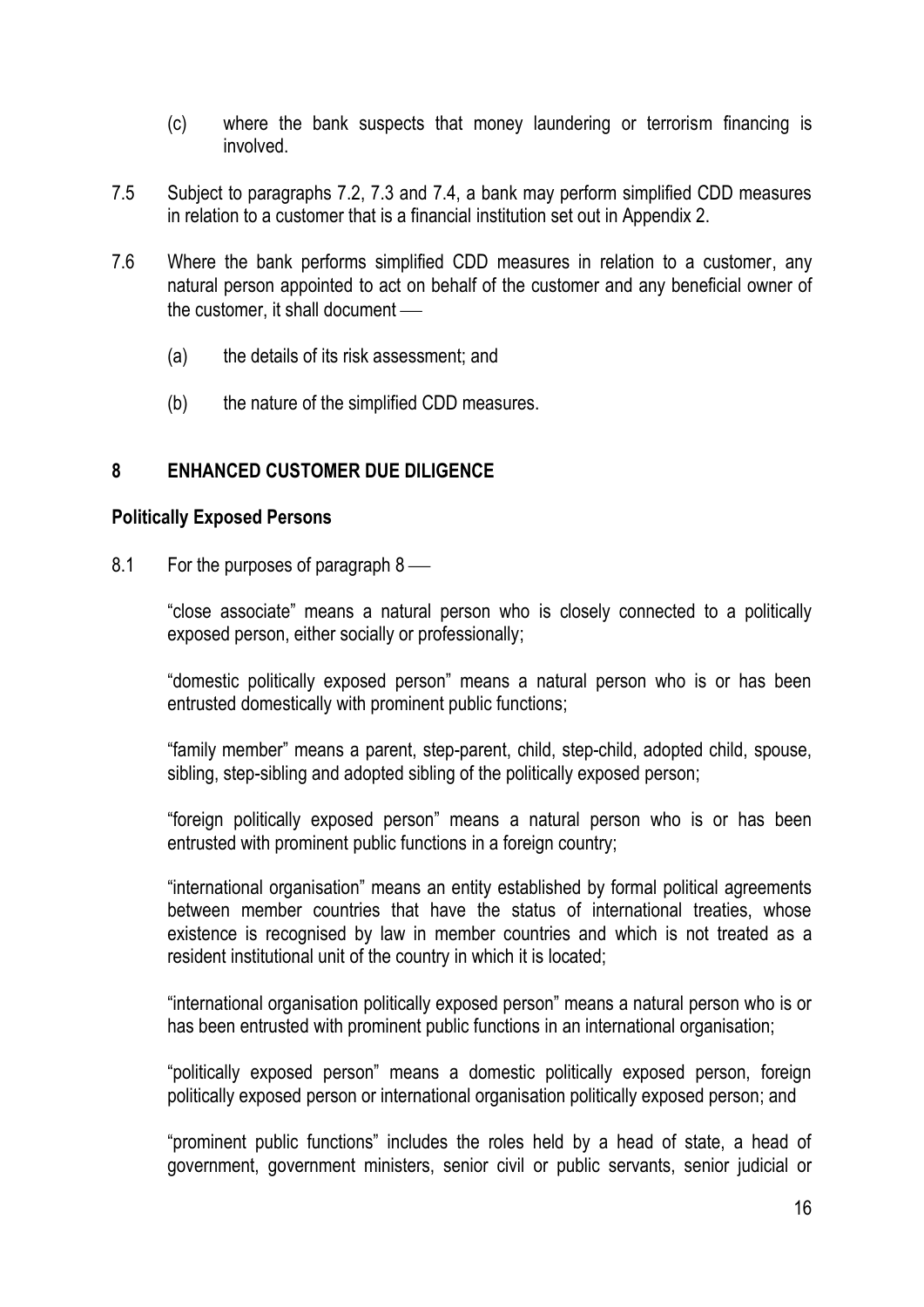military officials, senior executives of state owned corporations, senior political party officials, members of the legislature and senior management of international organisations.

- 8.2 A bank shall implement appropriate internal risk management systems, policies, procedures and controls to determine if a customer, any natural person appointed to act on behalf of the customer, any connected party of the customer or any beneficial owner of the customer is a politically exposed person, or a family member or close associate of a politically exposed person.
- 8.3 A bank shall, in addition to performing CDD measures (specified in paragraph 6), perform at least the following enhanced CDD measures where a customer or any beneficial owner of the customer is determined by the bank to be a politically exposed person, or a family member or close associate of a politically exposed person under paragraph 8.2:
	- (a) obtain approval from the bank's senior management to establish or continue business relations with the customer;
	- (b) establish, by appropriate and reasonable means, the source of wealth and source of funds of the customer and any beneficial owner of the customer; and
	- (c) conduct, during the course of business relations with the customer, enhanced monitoring of business relations with the customer. In particular, the bank shall increase the degree and nature of monitoring of the business relations with and transactions for the customer, in order to determine whether they appear unusual or suspicious.
- 8.4 A bank may adopt a risk-based approach in determining whether to perform enhanced CDD measures or the extent of enhanced CDD measures to be performed for
	- (a) domestic politically exposed persons, their family members and close associates;
	- (b) international organisation politically exposed persons, their family members and close associates; or
	- (c) politically exposed persons who have stepped down from their prominent public functions, taking into consideration the level of influence such persons may continue to exercise after stepping down from their prominent public functions, their family members and close associates,

except in cases where their business relations or transactions with the bank present a higher risk for money laundering or terrorism financing.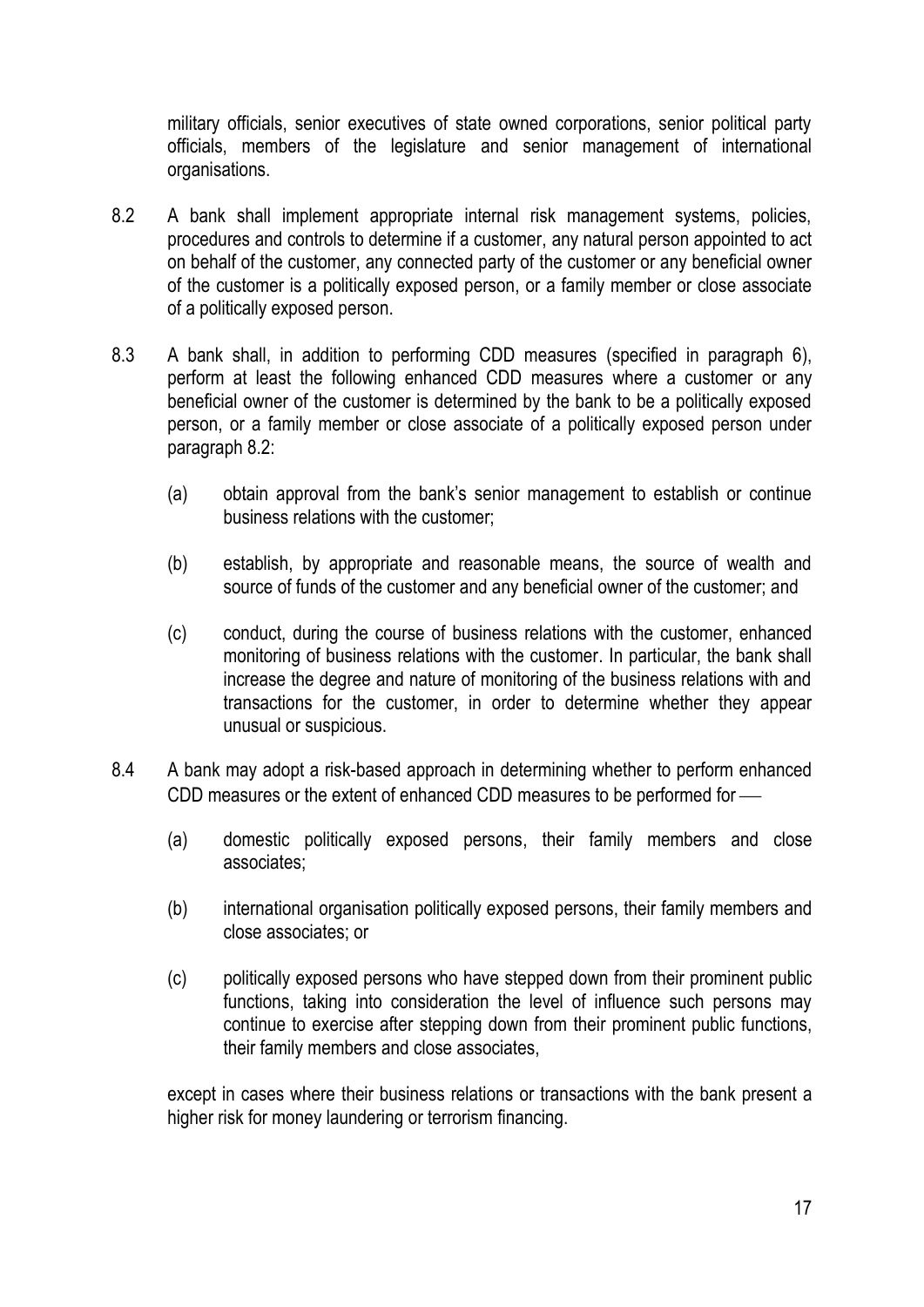## **Other Higher Risk Categories**

- 8.5 A bank shall implement appropriate internal risk management systems, policies, procedures and controls to determine if business relations with or transactions for any customer present a higher risk for money laundering or terrorism financing.
- 8.6 For the purposes of paragraph 8.5, circumstances where a customer presents or may present a higher risk for money laundering or terrorism financing include the following:
	- (a) where a customer or any beneficial owner of the customer is from or in a country or jurisdiction in relation to which the FATF has called for countermeasures, the bank shall treat any business relations with or transactions for any such customer as presenting a higher risk for money laundering or terrorism financing; and
	- (b) where a customer or any beneficial owner of the customer is from or in a country or jurisdiction known to have inadequate AML/CFT measures, as determined by the bank for itself or notified to banks generally by the Authority or other foreign regulatory authorities, the bank shall assess whether any such customer presents a higher risk for money laundering or terrorism financing.
- 8.7 A bank shall perform the appropriate enhanced CDD measures in paragraph 8.3 for business relations with or transactions for any customer
	- (a) who the bank determines under paragraph 8.5; or
	- (b) the Authority or other relevant authorities in Singapore notify to the bank,

as presenting a higher risk for money laundering or terrorism financing.

8.8 A bank shall, in taking enhanced CDD measures to manage and mitigate any higher risks that have been identified by the bank or notified to it by the Authority or other relevant authorities in Singapore, ensure that the enhanced CDD measures take into account the requirements of any laws, regulations or directions administered by the Authority, including but not limited to the regulations or directions issued by the Authority under section 27A of the MAS Act.

## **9 RELIANCE ON THIRD PARTIES**

- 9.1 For the purposes of paragraph 9, "third party" means
	- (a) a financial institution set out in Appendix 2;
	- (b) a financial institution which is subject to and supervised by a foreign authority for compliance with AML/CFT requirements consistent with standards set by the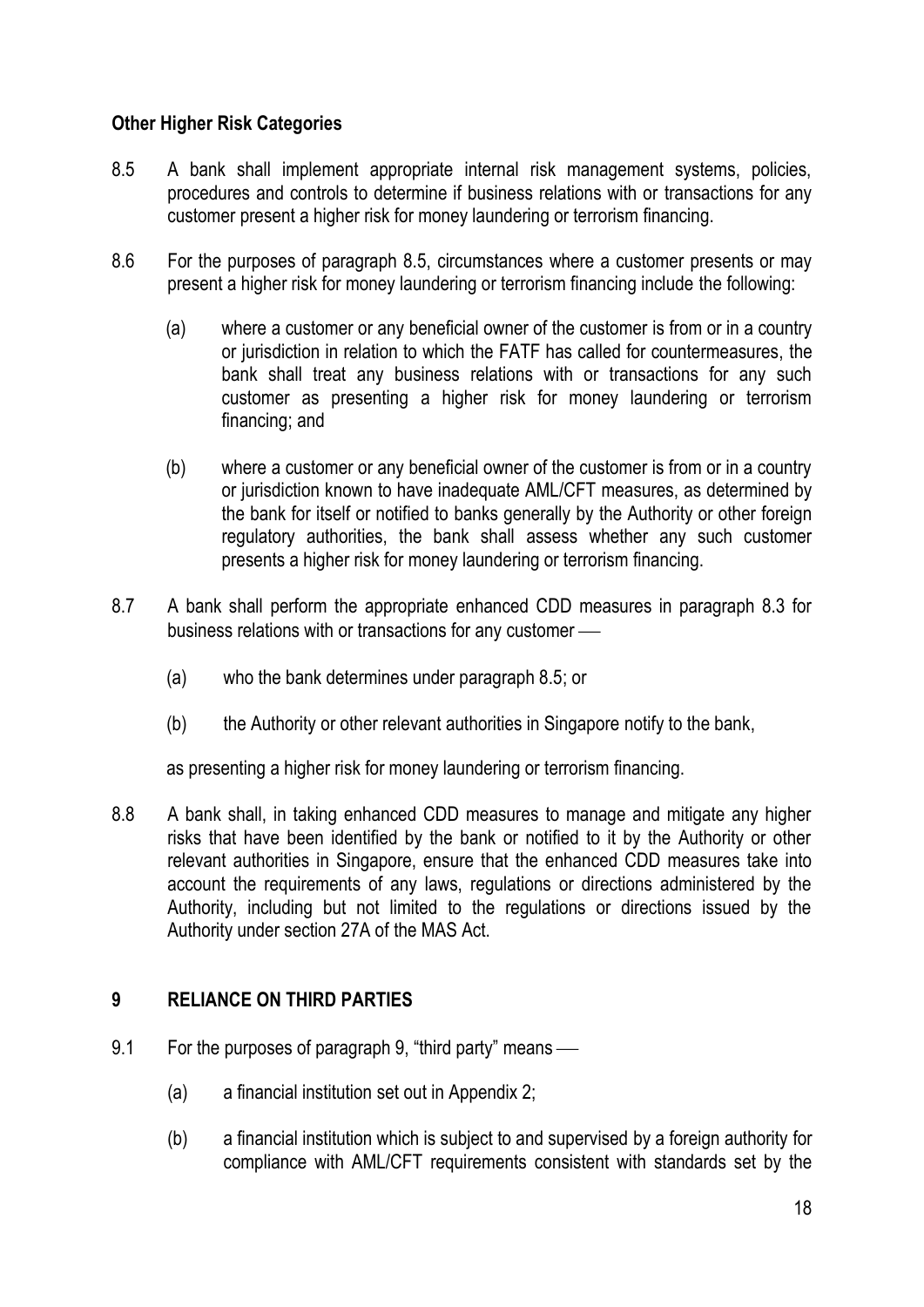FATF (other than a holder of a money-changer's licence or a holder of a remittance licence, or equivalent licences);

- (c) in relation to a bank incorporated in Singapore, its branches, subsidiaries, parent entity, the branches and subsidiaries of the parent entity, and other related corporations; or
- (d) in relation to a bank incorporated outside Singapore, its head office, its parent entity, the branches and subsidiaries of the head office, the branches and subsidiaries of the parent entity, and other related corporations.
- 9.2 Subject to paragraph 9.3, a bank may rely on a third party to perform the measures as required by paragraphs 6, 7 and 8 if the following requirements are met:
	- (a) the bank is satisfied that the third party it intends to rely upon is subject to and supervised for compliance with AML/CFT requirements consistent with standards set by the FATF, and has adequate AML/CFT measures in place to comply with those requirements;
	- (b) the bank takes appropriate steps to identify, assess and understand the money laundering and terrorism financing risks particular to the countries or jurisdictions that the third party operates in:
	- (c) the third party is not one which banks have been specifically precluded by the Authority from relying upon; and
	- (d) the third party is able and willing to provide, without delay, upon the bank's request, any data, documents or information obtained by the third party with respect to the measures applied on the bank's customer, which the bank would be required or would want to obtain.
- 9.3 No bank shall rely on a third party to conduct ongoing monitoring of business relations with customers.
- 9.4 Where a bank relies on a third party to perform the measures as required by paragraphs 6, 7 and 8, it shall
	- (a) document the basis for its satisfaction that the requirements in paragraph 9.2(a) and (b) have been met, except where the third party is a financial institution set out in Appendix 2; and
	- (b) immediately obtain from the third party the CDD information which the third party had obtained.
- 9.5 For the avoidance of doubt, notwithstanding the reliance upon a third party, the bank shall remain responsible for its AML/CFT obligations in this Notice.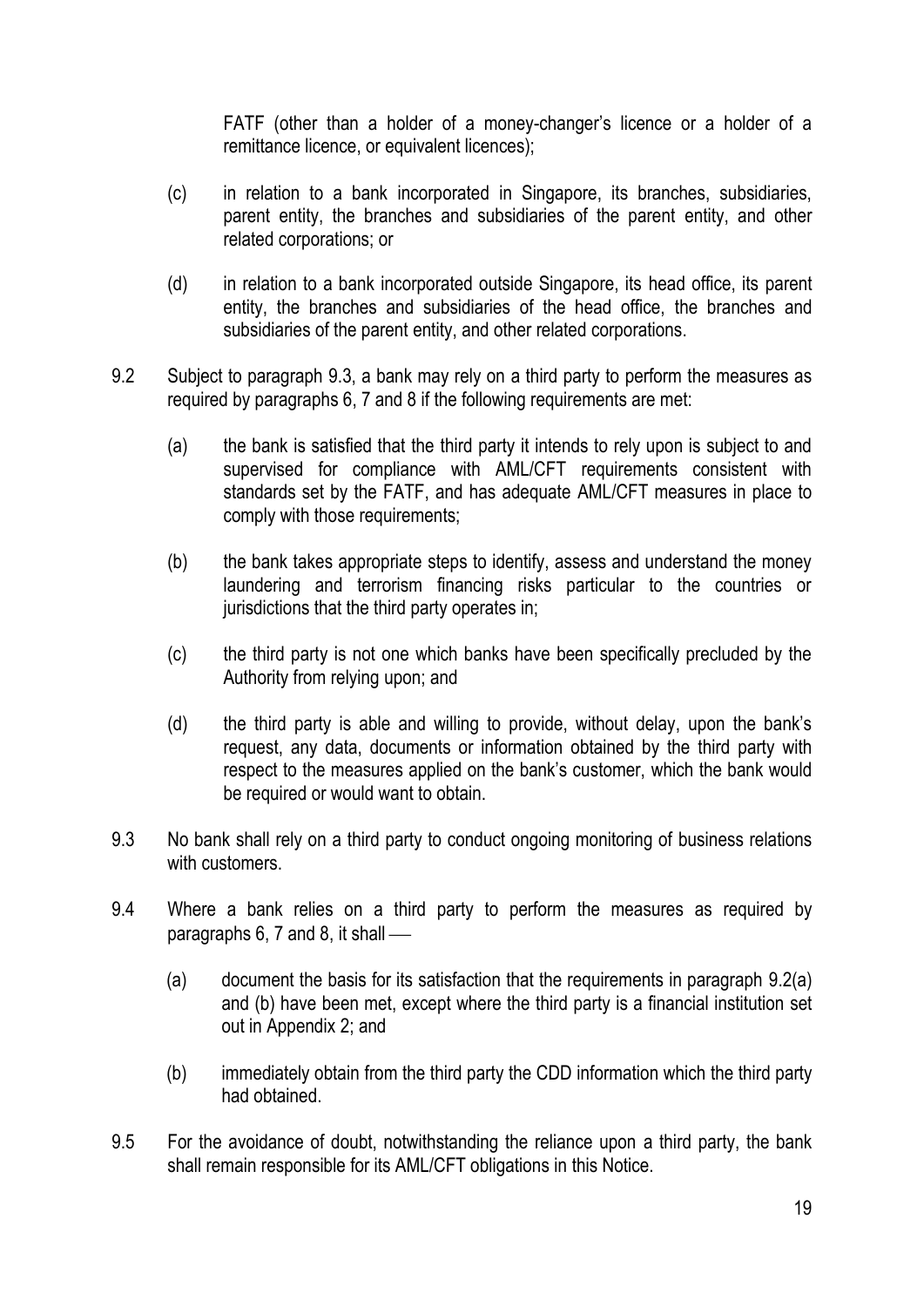## **10 CORRESPONDENT BANKING**

- 10.1 Paragraph 10 applies to a bank when it provides correspondent banking or other similar services in Singapore to a bank or financial institution that is operating outside Singapore.
- 10.2 For the purposes of paragraph 10 —

"correspondent bank" means a bank in Singapore that provides or intends to provide correspondent banking or other similar services;

"correspondent banking" means the provision of banking services by a correspondent bank to a respondent bank;

"payable-through account" means an account maintained at the correspondent bank by the respondent bank but which is accessible directly by a third party to effect transactions on its own behalf;

"respondent financial institution" means a bank or financial institution, outside Singapore to which correspondent banking or other similar services are provided;

"shell financial institution" means a bank or financial institution incorporated, formed or established in a country or jurisdiction where the bank or financial institution has no physical presence and which is unaffiliated with a financial group that is subject to effective consolidated supervision; and

"similar services" include services undertaken for securities transactions or funds transfers, for the financial institution that is operating outside Singapore, whether as principal or for its customers.

- 10.3 A bank in Singapore shall perform the following measures, in addition to CDD measures, when providing correspondent banking or other similar services:
	- (a) assess the suitability of the respondent financial institution by taking the following steps:
		- (i) gather adequate information about the respondent financial institution to understand fully the nature of the respondent financial institution's business, including making appropriate inquiries on its management, its major business activities and the countries or jurisdictions in which it operates;
		- (ii) determine from any available sources the reputation of the respondent financial institution and the quality of supervision over the respondent financial institution, including whether it has been the subject of money laundering or terrorism financing investigation or regulatory action; and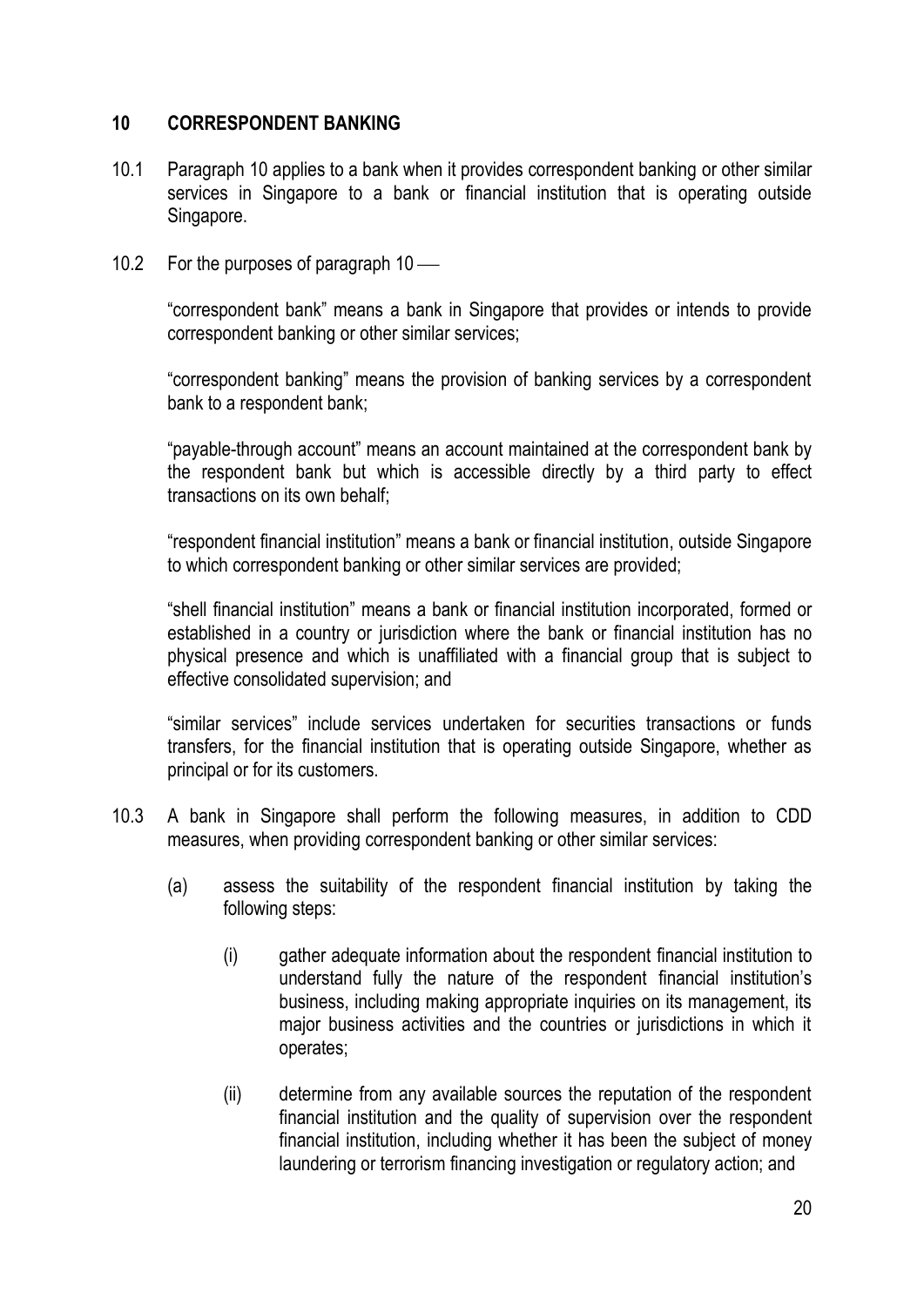- (iii) assess the respondent financial institution's AML/CFT controls and ascertain that they are adequate and effective, having regard to the AML/CFT measures of the country or jurisdiction in which the respondent financial institution operates;
- (b) clearly understand and document the respective AML/CFT responsibilities of each financial institution; and
- (c) obtain approval from the bank's senior management before providing correspondent banking or similar services to a new financial institution.
- 10.4 Where the correspondent banking or other similar services involve a payable-through account, the correspondent bank shall be satisfied that
	- (a) the respondent financial institution has performed appropriate measures at least equivalent to those specified in paragraph 6 on the third party having direct access to the payable-through account; and
	- (b) the respondent financial institution is able to perform ongoing monitoring of its business relations with that third party and is willing and able to provide CDD information to the correspondent bank upon request.
- 10.5 The correspondent bank shall document the basis for its satisfaction that the requirements in paragraphs 10.3 and 10.4 are met.
- 10.6 No bank shall enter into or continue correspondent banking or other similar services relationship with another bank or financial institution that does not have adequate controls against money laundering or terrorism financing activities, is not effectively supervised by the relevant authorities or is a shell financial institution.
- 10.7 A bank shall also take appropriate measures when establishing correspondent banking or other similar services relationship, to satisfy itself that its respondent financial institutions do not permit their accounts to be used by shell financial institutions.

## **11 WIRE TRANSFERS**

- 11.1 Paragraph 11 shall apply to a bank when it effects the sending of funds by wire transfer or when it receives funds (including serial payments and cover payments) by wire transfer on the account of the wire transfer originator or the wire transfer beneficiary but shall not apply to a transfer and settlement between the bank and another financial institution where the bank and the other financial institution are acting on their own behalf as the wire transfer originator and the wire transfer beneficiary.
- 11.2 For the purposes of paragraph 11 —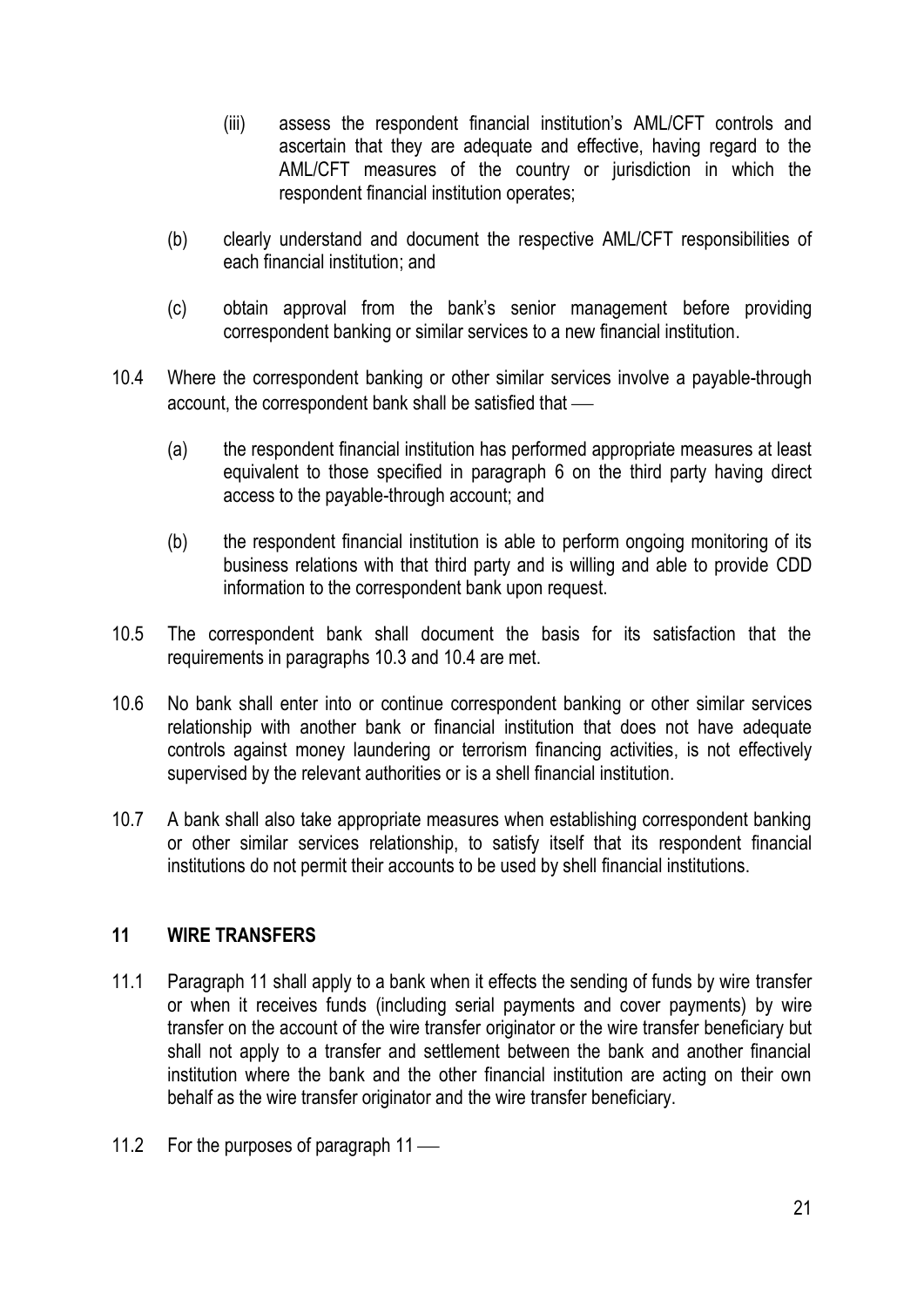"batch transfer" means a transfer comprising a number of individual wire transfers that are sent by a wire transfer originator to the same financial institutions, irrespective of whether the individual wire transfers are intended ultimately for one or more wire transfer beneficiaries;

"cover payment" means a wire transfer that combines a payment message sent directly by the ordering institution to the beneficiary institution with the routing of the funding instruction from the ordering institution to the beneficiary institution through one or more intermediary institutions;

"intermediary institution" means the financial institution in a serial payment or cover payment chain that receives and transmits a wire transfer on behalf of the ordering institution and the beneficiary institution, or another intermediary institution;

"serial payment" means a direct sequential chain of payment where the wire transfer and accompanying payment message travel together from the ordering institution to the beneficiary institution, directly or through one or more intermediary institutions;

"straight-through processing" means payment transactions that are conducted electronically without the need for manual intervention;

"unique transaction reference number" means a combination of letters, numbers or symbols, determined by the payment service provider in accordance with the protocols of the payment and settlement system or messaging system used for the wire transfer, and which permits the traceability of the wire transfer;

"wire transfer beneficiary" means the natural person, legal person or legal arrangement who is identified by the wire transfer originator as the receiver of the wire transfer funds; and

"wire transfer originator" means the account holder who allows the wire transfer from that account, or where there is no account, the natural person, legal person or legal arrangement that places the wire transfer order with the ordering institution to perform the wire transfer.

#### **Responsibility of the Ordering Institution**

- (I) Identification and Recording of Information
- 11.3 Before effecting a wire transfer, every bank that is an ordering institution shall
	- (a) identify the wire transfer originator and verify his or its identity, as the case may be (if the bank has not already done so by virtue of paragraph 6); and
	- (b) record adequate details of the wire transfer so as to permit its reconstruction, including but not limited to, the date of the wire transfer, the type and amount of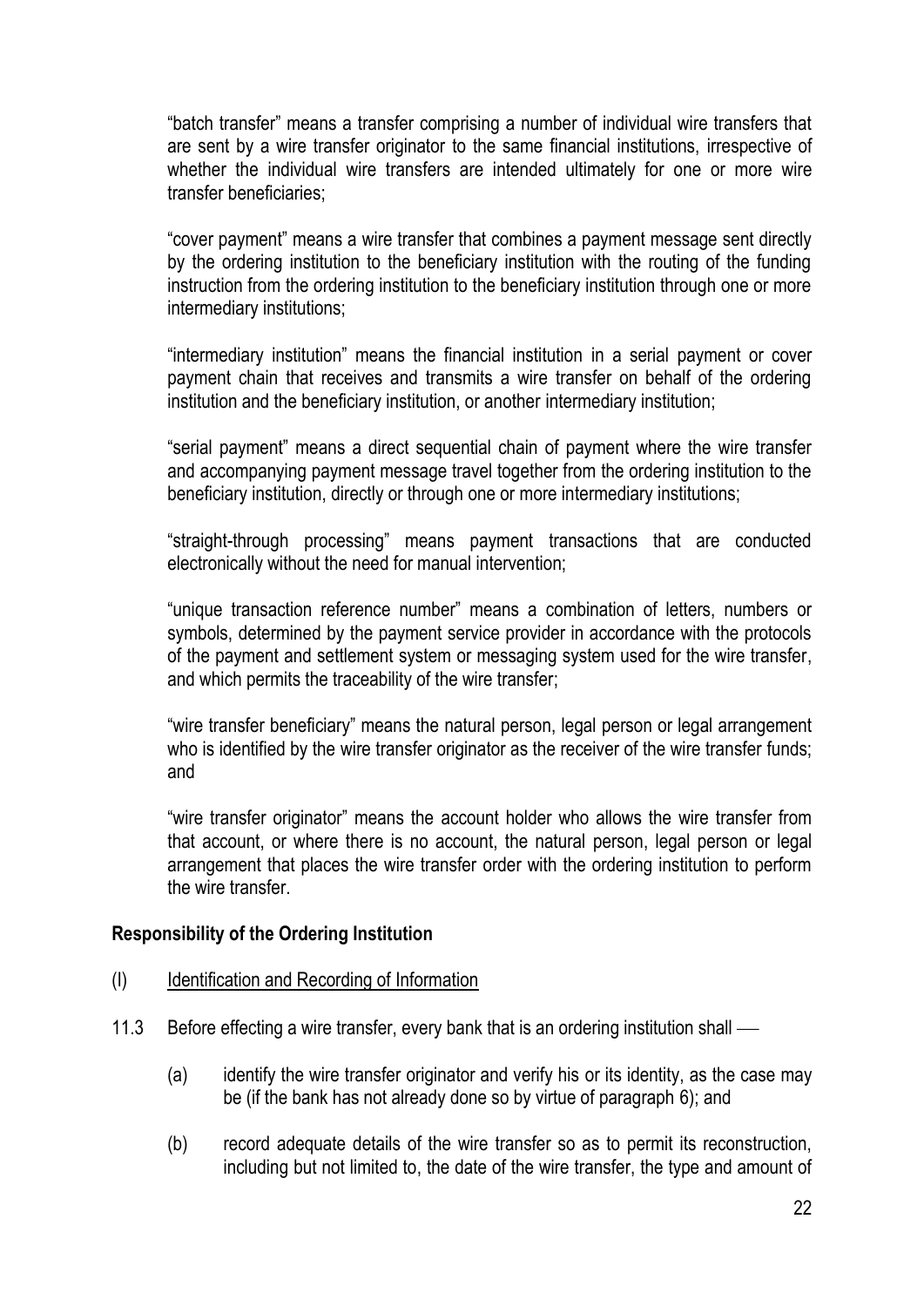currency transferred and the value date.

## (II) Cross-Border Wire Transfers Below or Equal To S\$1,500

- 11.4 In a cross-border wire transfer where the amount to be transferred is below or equal to S\$1,500, every bank which is an ordering institution shall include in the message or payment instruction that accompanies or relates to the wire transfer the following:
	- (a) the name of the wire transfer originator;
	- (b) the wire transfer originator's account number (or unique transaction reference number where no account number exists);
	- (c) the name of the wire transfer beneficiary; and
	- (d) the wire transfer beneficiary's account number (or unique transaction reference number where no account number exists).

## (III) Cross-border Wire Transfers Exceeding S\$1,500

- 11.5 In a cross-border wire transfer where the amount to be transferred exceeds S\$1,500, every bank which is an ordering institution shall include in the message or payment instruction that accompanies or relates to the wire transfer the information required by paragraph 11.4(a) to 11.4(d) and any of the following:
	- $(a)$  the wire transfer originator's
		- (i) residential address; or
		- (ii) registered or business address, and if different, principal place of business,

as may be appropriate;

- (b) the wire transfer originator's unique identification number (such as an identity card number, birth certificate number or passport number, or where the wire transfer originator is not a natural person, the incorporation number or business registration number); or
- (c) the date and place of birth, incorporation or registration of the wire transfer originator (as may be appropriate).
- 11.6 Where several individual cross-border wire transfers from a single wire transfer originator are bundled in a batch file for transmission to wire transfer beneficiaries, a bank shall ensure that the batch transfer file contains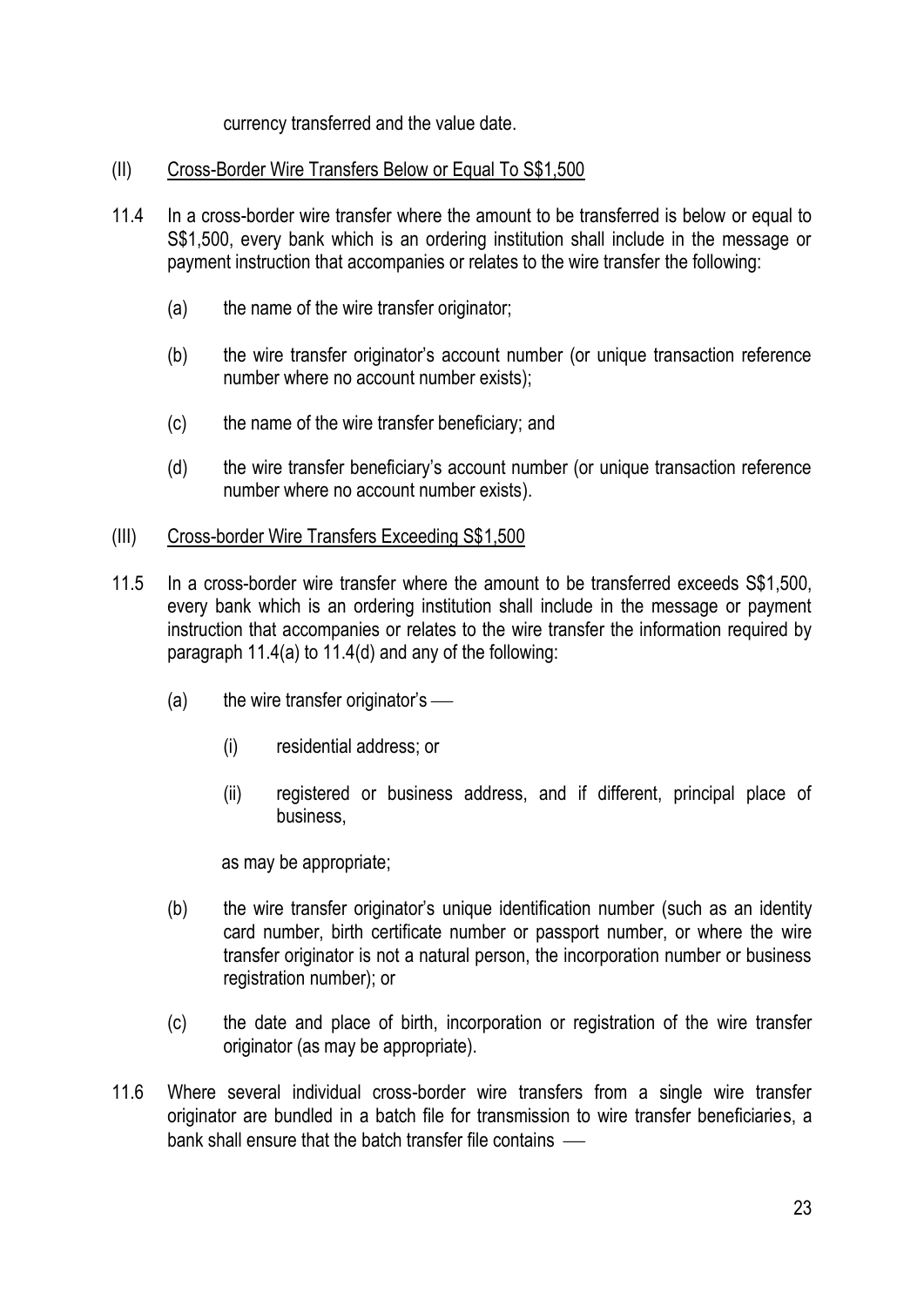- (a) the wire transfer originator information required by paragraph 11.5 <sup>4</sup> and which has been verified; and
- (b) the wire transfer beneficiary information required by paragraph  $11.5<sup>5</sup>$ ,

which are fully traceable within the beneficiary country.

- (IV) Domestic Wire Transfers
- 11.7 In a domestic wire transfer, every bank that is an ordering institution shall either
	- (a) include in the message or payment instruction that accompanies or relates to the wire transfer the following:
		- (i) the name of the wire transfer originator;
		- (ii) the wire transfer originator's account number (or unique transaction reference number where no account number exists); and
		- (iii) any of the following:
			- $(A)$  the wire transfer originator's:
				- (1) residential address; or
				- (2) registered or business address, and if different, principal place of business,
				- as may be appropriate;
			- (B) the wire transfer originator's unique national identification number (such as an identity card number, birth certificate number or passport number, or where the wire transfer originator is not a natural person, the incorporation number or business registration number);
			- (C)the date and place of birth, incorporation or registration of the wire transfer originator (as may be appropriate); or
	- (b) include only the wire transfer originator's account number (or unique transaction reference number where no account number exists), provided
		- (i) that these details will permit the transaction to be traced back to the wire

 4 Please note the references to paragraph 11.4(a) and (b) in paragraph 11.5.

 $5$  Please note the references to paragraph 11.4(c) and (d) in paragraph 11.5.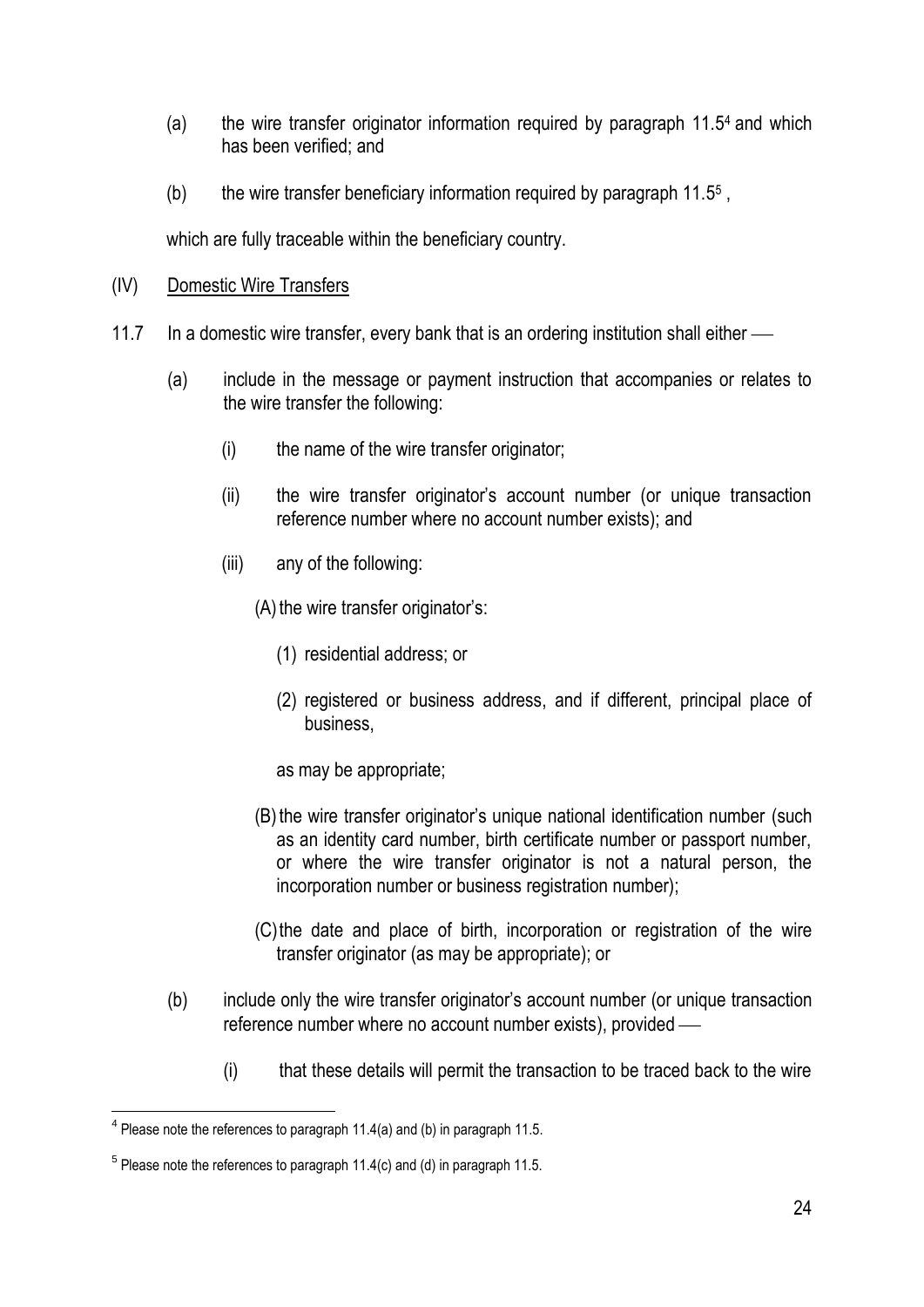transfer originator and wire transfer beneficiary;

- (ii) the ordering institution shall provide the wire transfer originator information set out in paragraph 11.7(a) within 3 business days of a request for such information by the beneficiary institution, by the Authority or other relevant authorities in Singapore; and
- (iii) the ordering institution shall provide the wire transfer originator information set out in paragraph 11.7(a) immediately upon request for such information by law enforcement authorities in Singapore.
- 11.8 All wire transfer originator and beneficiary information collected by the ordering institution shall be documented.
- 11.9 Where the ordering institution is unable to comply with the requirements in paragraphs 11.3 to 11.8, it shall not execute the wire transfer.

## **Responsibility of the Beneficiary Institution**

- 11.10 A bank that is a beneficiary institution shall take reasonable measures, including postevent monitoring or real-time monitoring where feasible, to identify cross-border wire transfers that lack the required wire transfer originator or required wire transfer beneficiary information.
- 11.11 For cross-border wire transfers, a beneficiary institution shall identify and verify the identity of the wire transfer beneficiary if the identity has not been previously verified.
- 11.12 A bank that is a beneficiary institution shall implement appropriate internal risk-based policies, procedures and controls for determining
	- (a) when to execute, reject, or suspend a wire transfer lacking required wire transfer originator or wire transfer beneficiary information; and
	- (b) the appropriate follow-up action.

## **Responsibility of the Intermediary Institution**

- 11.13 A bank that is an intermediary institution shall retain all the required wire transfer originator and wire transfer beneficiary information accompanying the wire transfer.
- 11.14 Where technical limitations prevent the required wire transfer originator or wire transfer beneficiary information accompanying a cross-border wire transfer from remaining with a related domestic wire transfer, a record shall be kept, for at least five years, by the receiving intermediary institution of all the information received from the ordering institution or another intermediary institution.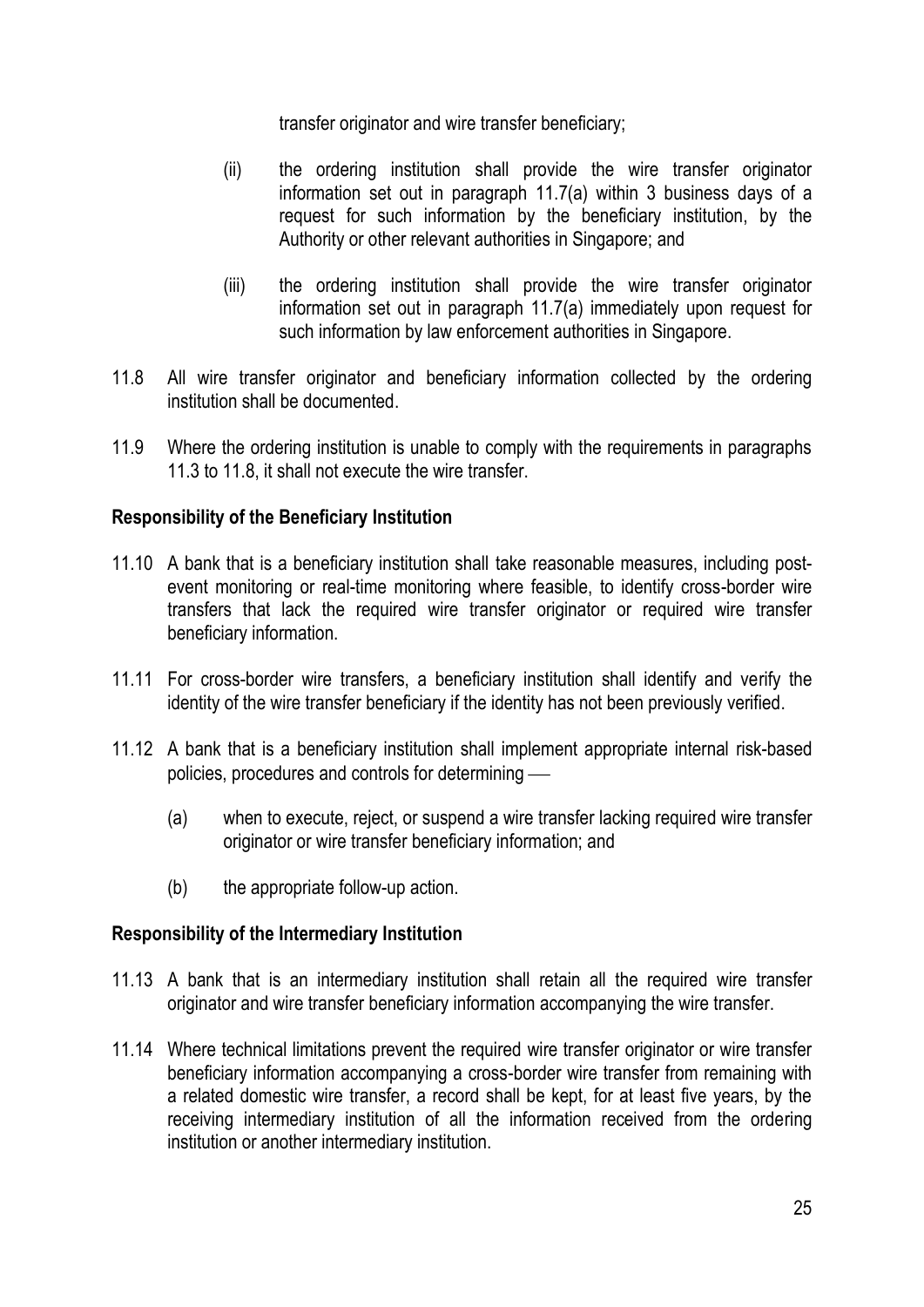- 11.15 An intermediary institution shall take reasonable measures, which are consistent with straight-through processing, to identify cross-border wire transfers that lack the required wire transfer originator or wire transfer beneficiary information.
- 11.16 An intermediary institution shall implement appropriate internal risk-based policies, procedures and controls for determining
	- (a) when to execute, reject, or suspend a wire transfer lacking required wire transfer originator or wire transfer beneficiary information; and
	- (b) the appropriate follow-up action.

## **12 RECORD KEEPING**

- 12.1 A bank shall, in relation to all data, documents and information that the bank is required to obtain or produce to meet the requirements under this Notice, prepare, maintain and retain records of such data, documents and information.
- 12.2 A bank shall perform the measures as required by paragraph 12.1 such that
	- (a) all requirements imposed by law (including this Notice) are met;
	- (b) any individual transaction undertaken by the bank can be reconstructed (including the amount and type of currency involved) so as to provide, if necessary, evidence for prosecution of criminal activity;
	- (c) the Authority or other relevant authorities in Singapore and the internal and external auditors of the bank are able to review the bank's business relations, transactions, records and CDD information and assess the level of compliance with this Notice; and
	- (d) the bank can satisfy, within a reasonable time or any more specific time period imposed by law or by the requesting authority, any enquiry or order from the relevant authorities in Singapore for information.
- 12.3 Subject to paragraph 12.5 and any other requirements imposed by law, a bank shall, for the purposes of record retention under paragraphs 12.1 and 12.2, and when setting its record retention policies, comply with the following record retention periods:
	- (a) for CDD information relating to the business relations, wire transfers and transactions undertaken without an account being opened, as well as account files, business correspondence and results of any analysis undertaken, a period of at least 5 years following the termination of such business relations or completion of such wire transfers or transactions; and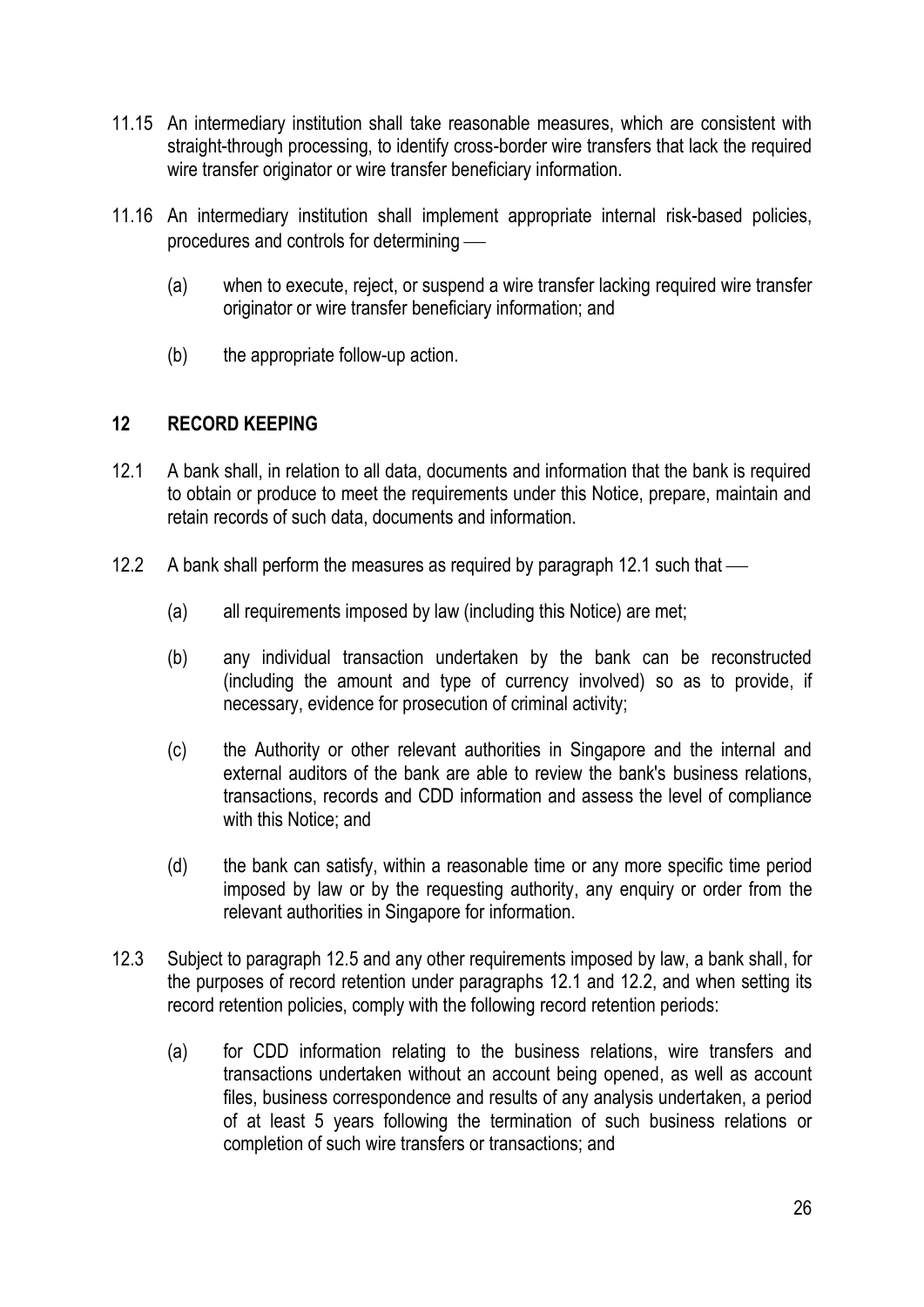- (b) for data, documents and information relating to a transaction, including any information needed to explain and reconstruct the transaction, a period of at least 5 years following the completion of the transaction.
- 12.4 A bank may retain data, documents and information as originals or copies, in paper or electronic form or on microfilm, provided that they are admissible as evidence in a Singapore court of law.
- 12.5 A bank shall retain records of data, documents and information on all its business relations with or transactions for a customer pertaining to a matter which is under investigation or which has been the subject of an STR, in accordance with any request or order from STRO or other relevant authorities in Singapore.

## **13 PERSONAL DATA**

- 13.1 For the purposes of paragraph 13, "individual" means a natural person, whether living or deceased.
- 13.2 Subject to paragraph 13.3 and for the purposes of complying with this Notice, a bank shall not be required to provide an individual customer, an individual appointed to act on behalf of a customer, an individual connected party of a customer or an individual beneficial owner of a customer, with
	- (a) any access to personal data about the individual that is in the possession or under the control of the bank;
	- (b) any information about the ways in which the personal data of the individual under subparagraph (a) has been or may have been used or disclosed by the bank; and
	- (c) any right to correct an error or omission of the personal data about the individual that is in the possession or under the control of the bank.
- 13.3 A bank shall, as soon as reasonably practicable, upon the request of an individual customer, an individual appointed to act on behalf of a customer, an individual connected party of a customer or an individual beneficial owner of a customer, provide the requesting individual with the right to
	- (a) access the following types of personal data of that individual, that is in the possession or under the control of the bank:
		- (i) his full name, including any alias;
		- (ii) his unique identification number (such as an identity card number, birth certificate number or passport number);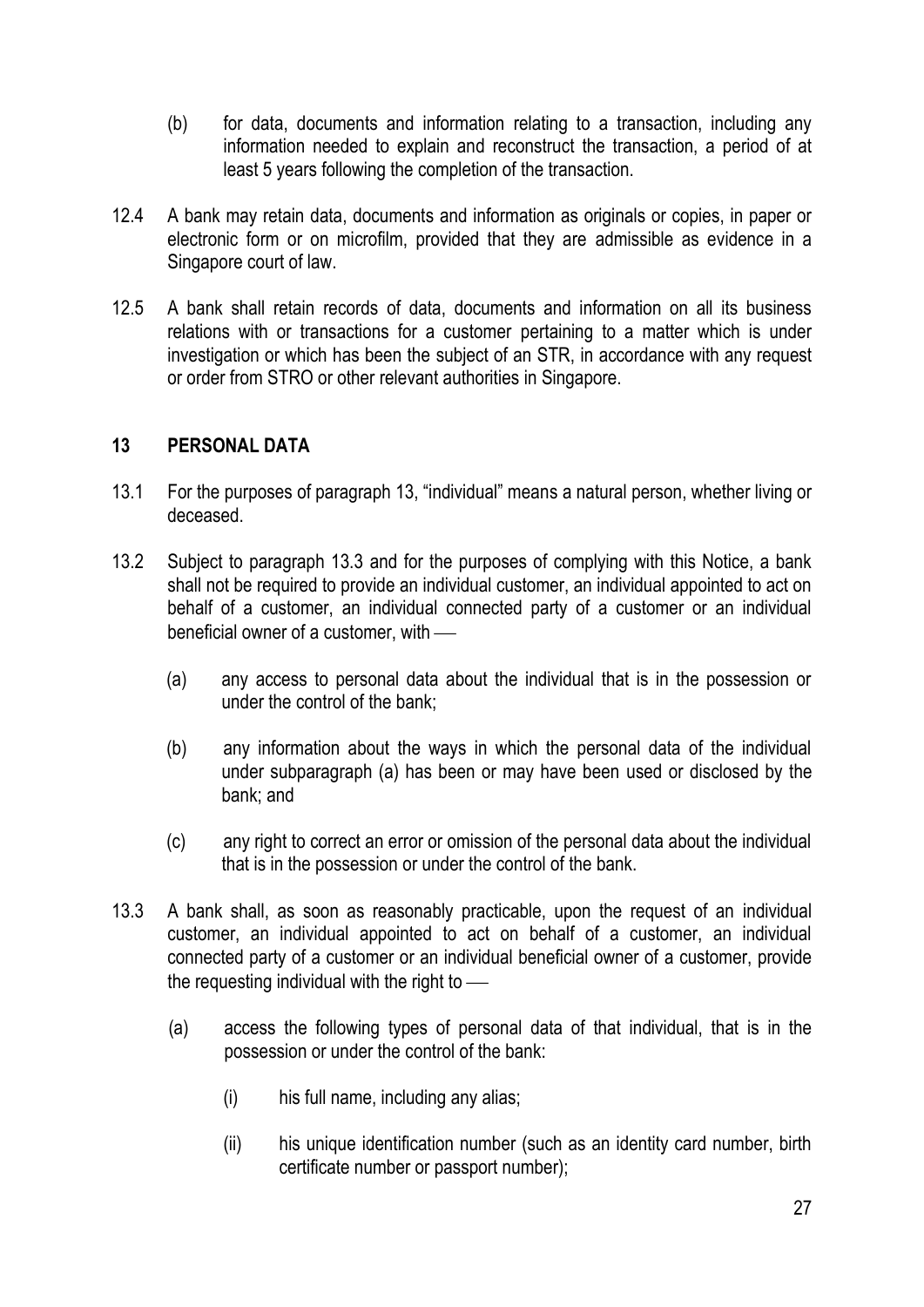- (iii) his residential address;
- (iv) his date of birth;
- (v) his nationality;
- (vi) subject to section 21(2) and (3) read with the Fifth Schedule to the Personal Data Protection Act 2012 (Act 26 of 2012), any other personal data of the respective individual provided by that individual to the bank; and
- (b) subject to section 22(7) read with the Sixth Schedule to the Personal Data Protection Act, correct an error or omission in relation to the types of personal data set out in subparagraphs (a)(i) to (vi), provided the bank is satisfied that there are reasonable grounds for such request.
- 13.4 For the purposes of complying with this Notice, a bank may, whether directly or through a third party, collect, use and disclose personal data of an individual customer, an individual appointed to act on behalf of a customer, an individual connected party of a customer or an individual beneficial owner of a customer, without the respective individual's consent.

## **14 SUSPICIOUS TRANSACTIONS REPORTING**

- 14.1 A bank shall keep in mind the provisions in the CDSA $6$  and in the TSOFA that provide for the reporting to the authorities of transactions suspected of being connected with money laundering or terrorism financing and implement appropriate internal policies, procedures and controls for meeting its obligations under the law, including the following:
	- (a) establish a single reference point within the organisation to whom all employees and officers are instructed to promptly refer all transactions suspected of being connected with money laundering or terrorism financing, for possible referral to STRO via STRs; and
	- (b) keep records of all transactions referred to STRO, together with all internal findings and analysis done in relation to them.
- 14.2 A bank shall promptly submit reports on suspicious transactions (including attempted transactions), regardless of the amount of the transaction, to STRO, and extend a copy to the Authority for information.

<sup>1</sup>  $6$  Please note in particular section 48 of the CDSA on tipping-off.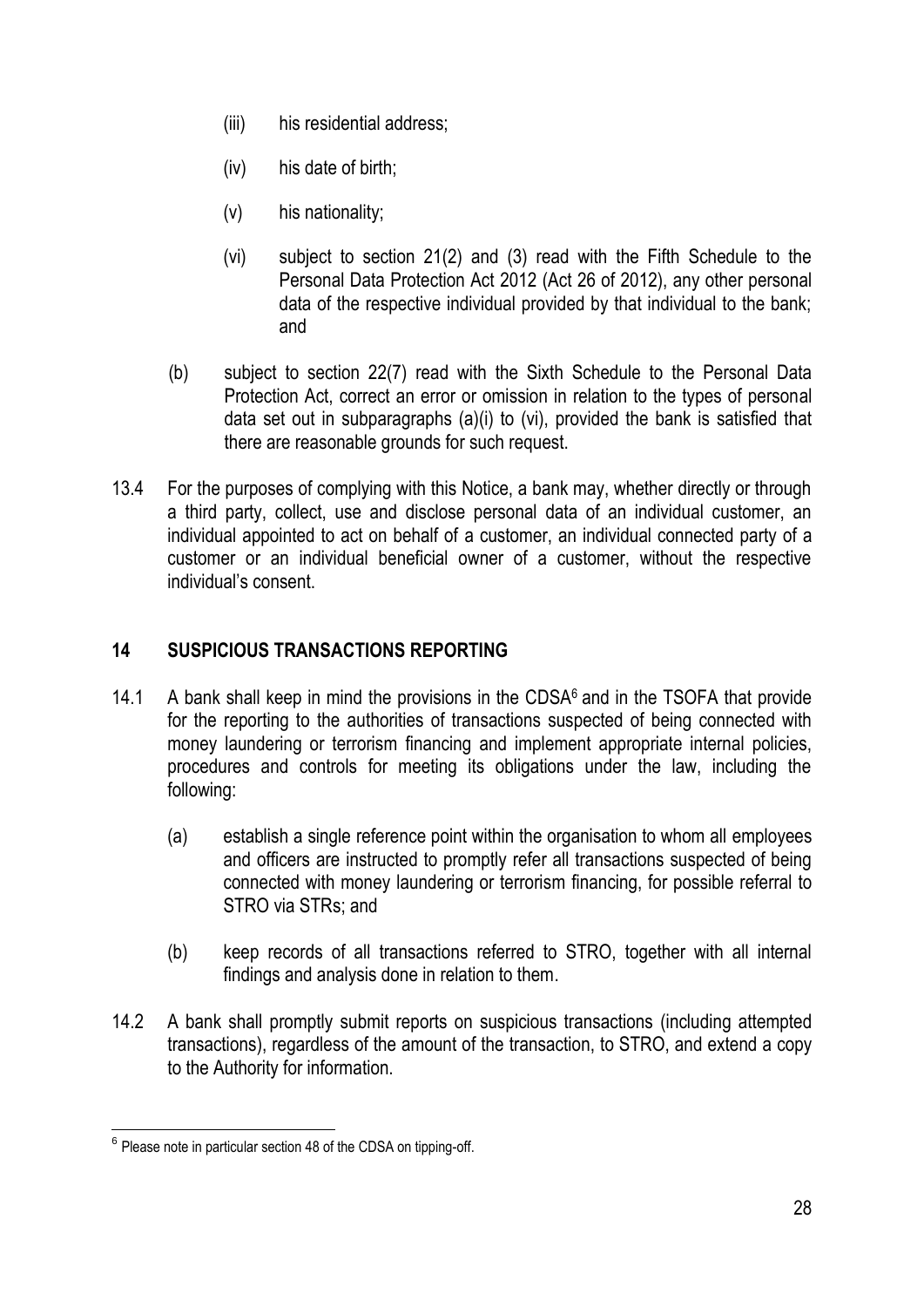- 14.3 A bank shall consider if the circumstances are suspicious so as to warrant the filing of an STR and document the basis for its determination, including where
	- (a) the bank is for any reason unable to complete the measures as required by paragraphs 6, 7 and 8; or
	- (b) the customer is reluctant, unable or unwilling to provide any information requested by the bank, decides to withdraw a pending application to establish business relations or a pending transaction, or to terminate existing business relations.
- 14.4 Where a bank forms a suspicion of money laundering or terrorism financing, and reasonably believes that performing any of the measures as required by paragraphs 6, 7 or 8 will tip-off a customer, a natural person appointed to act on behalf of the customer, a connected party of the customer or a beneficial owner of the customer, the bank may stop performing those measures. The bank shall document the basis for its assessment and file an STR.

## **15 INTERNAL POLICIES, COMPLIANCE, AUDIT AND TRAINING**

- 15.1 A bank shall develop and implement adequate internal policies, procedures and controls, taking into consideration its money laundering and terrorism financing risks and the size of its business, to help prevent money laundering and terrorism financing and communicate these to its employees.
- 15.2 The policies, procedures and controls shall meet all requirements of this Notice.

## **Group Policy**

- 15.3 For the purposes of paragraphs 15.4 to 15.9, a reference to bank means a bank incorporated in Singapore.
- 15.4 A bank shall develop a group policy on AML/CFT to meet all requirements of this Notice and extend this to all of its branches and subsidiaries in its financial group.
- 15.5 Where a bank has a branch or subsidiary in a host country or jurisdiction
	- (a) in relation to which the FATF has called for countermeasures; or
	- (b) known to have inadequate AML/CFT measures, as determined by the bank for itself, notified to banks generally by the Authority or other foreign regulatory authorities,

the bank shall ensure that its group policy on AML/CFT is strictly observed by the management of that branch or subsidiary.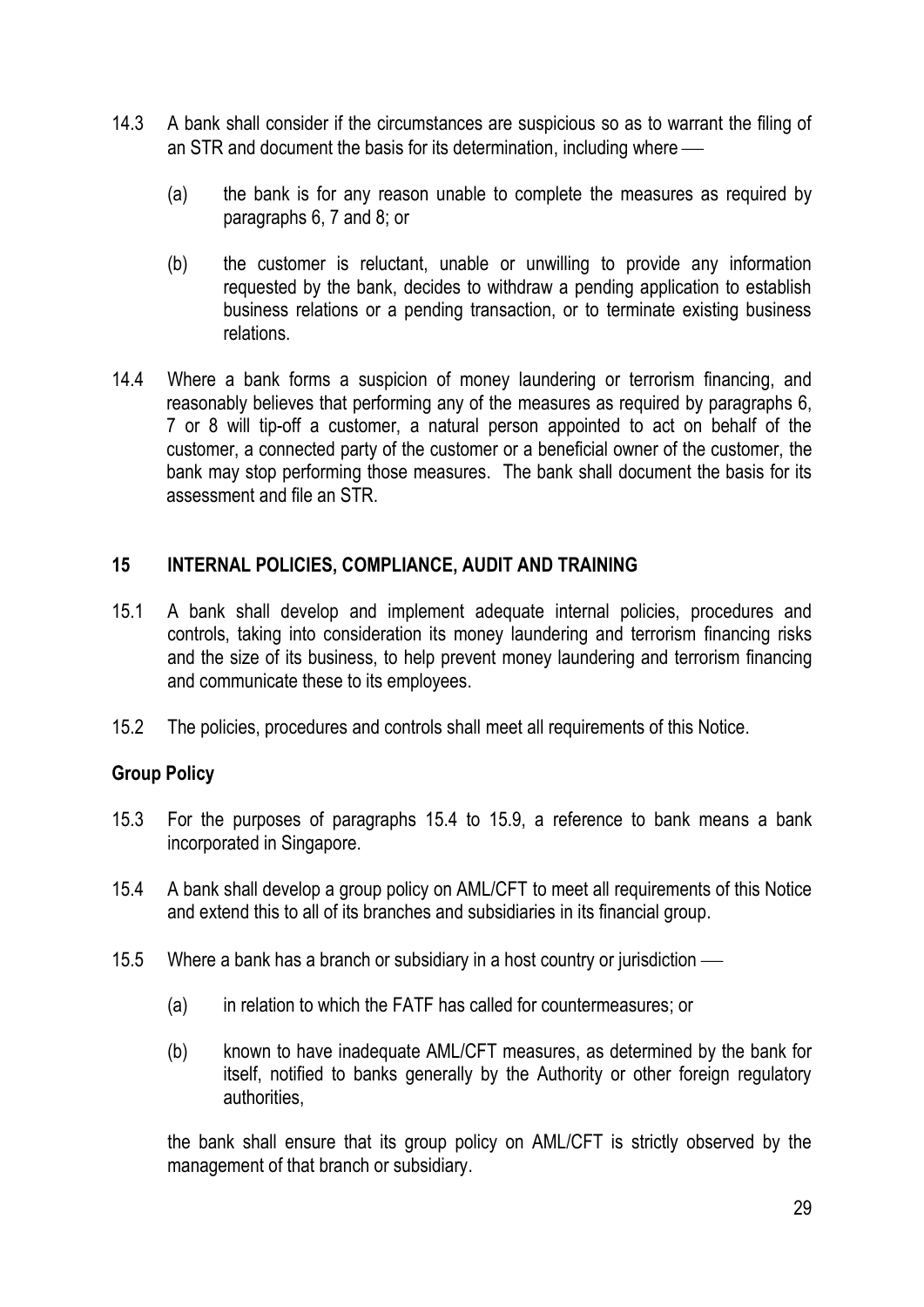- 15.6 Subject to the bank putting in place adequate safeguards to protect the confidentiality and use of any information that is shared, the bank shall develop and implement group policies and procedures for its branches and subsidiaries within the financial group, to share information required for the purposes of CDD and for money laundering and terrorism financing risk management, to the extent permitted by the law of the countries or jurisdictions that its branches and subsidiaries are in.
- 15.7 Such policies and procedures shall include the provision, to the bank's group-level compliance, audit, and AML/CFT functions, of customer, account, and transaction information from its branches and subsidiaries within the financial group, when necessary for money laundering and terrorism financing risk management purposes.
- 15.8 Where the AML/CFT requirements in the host country or jurisdiction differ from those in Singapore, the bank shall require that the overseas branch or subsidiary apply the higher of the two standards, to the extent that the law of the host country or jurisdiction so permits.
- 15.9 Where the law of the host country or jurisdiction conflicts with Singapore law such that the overseas branch or subsidiary is unable to fully observe the higher standard, the bank shall apply additional appropriate measures to manage the money laundering and terrorism financing risks, report this to the Authority and comply with such further directions as may be given by the Authority.

## **Compliance**

- 15.10 A bank shall develop appropriate compliance management arrangements, including at least, the appointment of an AML/CFT compliance officer at the management level.
- 15.11 A bank shall ensure that the AML/CFT compliance officer, as well as any other persons appointed to assist him, is suitably qualified and, has adequate resources and timely access to all customer records and other relevant information which he requires to discharge his functions.

## **Audit**

15.12 A bank shall maintain an audit function that is adequately resourced and independent, and that is able to regularly assess the effectiveness of the bank's internal policies, procedures and controls, and its compliance with regulatory requirements.

## **Employee Hiring**

15.13 A bank shall have in place screening procedures to ensure high standards when hiring employees and appointing officers.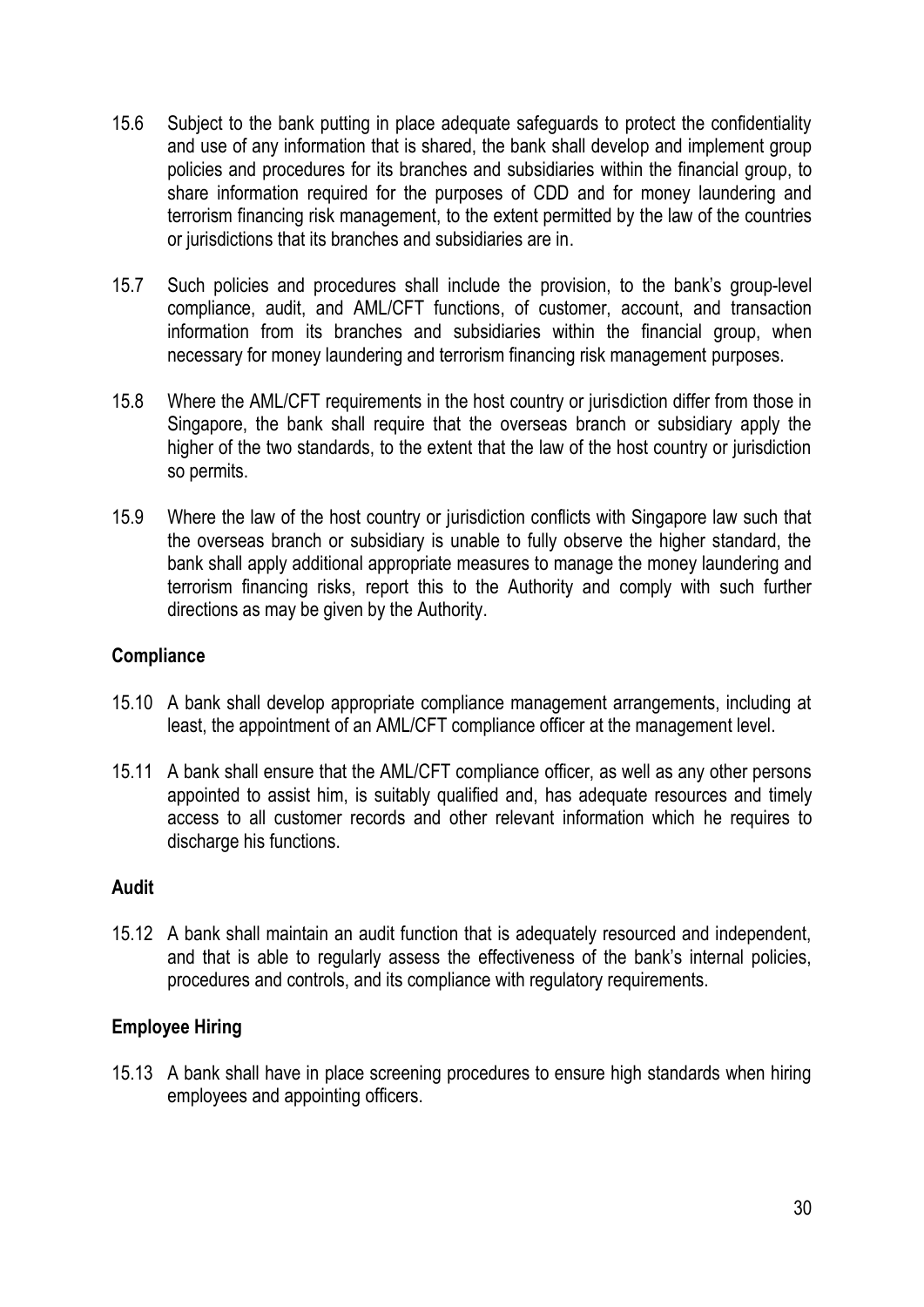# **Training**

- 15.14 A bank shall take all appropriate steps to ensure that its employees and officers (whether in Singapore or elsewhere) are regularly and appropriately trained on
	- (a) AML/CFT laws and regulations, and in particular, CDD measures, detecting and reporting of suspicious transactions;
	- (b) prevailing techniques, methods and trends in money laundering and terrorism financing; and
	- (c) the bank's internal policies, procedures and controls on AML/CFT and the roles and responsibilities of employees and officers in combating money laundering and terrorism financing.

Endnotes on History of Amendments

- 1. MAS Notice 626 dated 2 July 2007 with effect from 2 July 2007. (a) MAS Notice 626 (Amendment) 2009 with effect from 3 July 2009. (b) MAS Notice 626 (Amendment) 2009 with effect from 2 December 2009. (c) MAS Notice 626 (Amendment) 2013 with effect from 23 January 2013. (d) MAS Notice 626 (Amendment) 2014 with effect from 1 July 2014.
- 2. MAS Notice 626 dated 2 July 2007 cancelled with effect from 24 May 2015.
- 3. MAS Notice 626 dated 24 April 2015 with effect from 24 May 2015.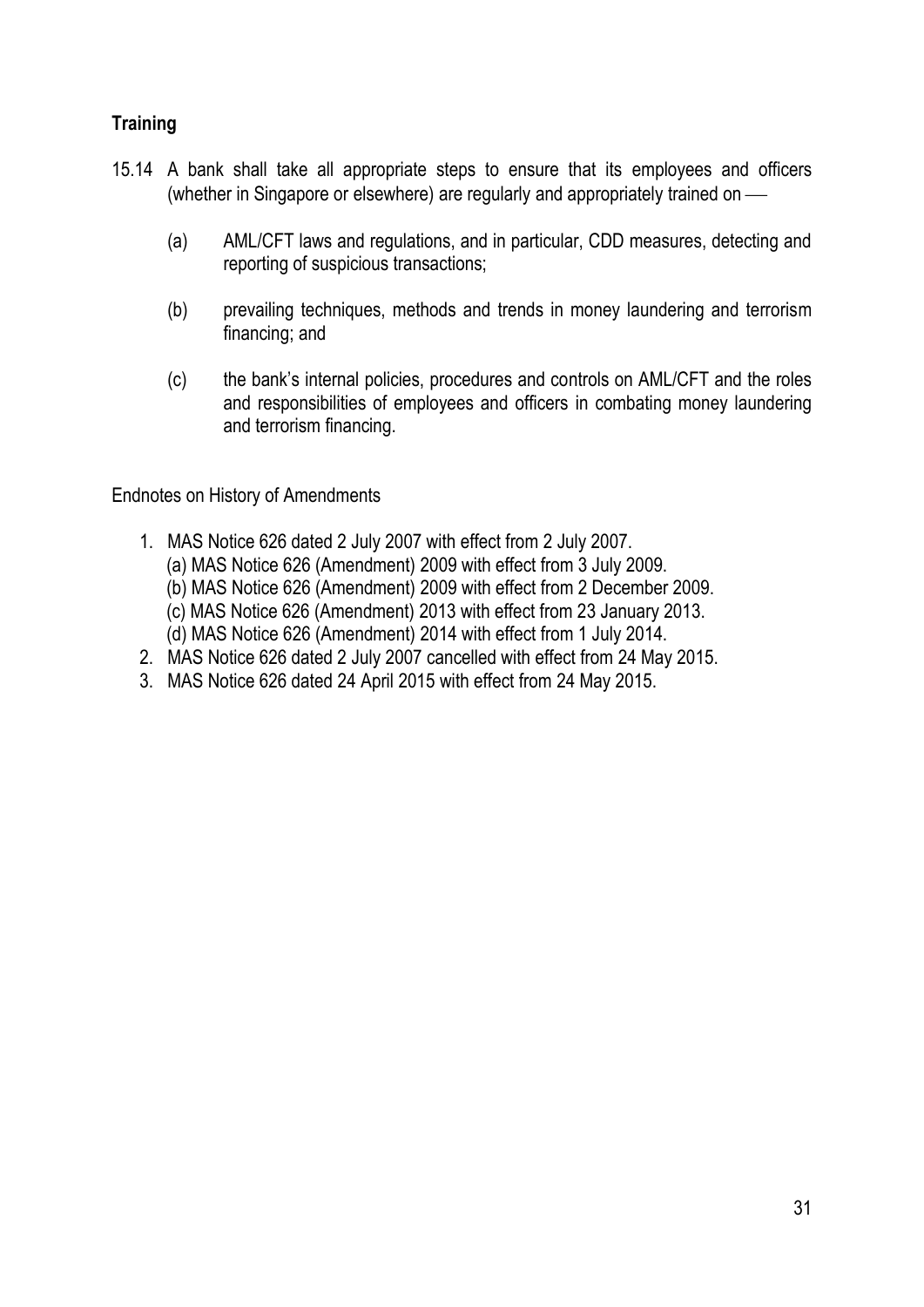## **Appendix 1**

- 1. Financial institutions that are licensed, approved, registered (including a fund management company registered under paragraph 5(1)(i) of the Second Schedule to the Securities and Futures (Licensing and Conduct of Business) Regulations (Rg. 10)) or regulated by the Authority but do not include
	- (a) holders of stored value facilities, as defined in section 2(1) of the Payment Systems (Oversight) Act (Cap. 222A); and
	- (b) a person (other than a person referred to in paragraphs 2 and 3) who is exempted from licensing, approval or regulation by the Authority under any Act administrated by the Authority, including a private trust company exempted from licensing under section 15 of the Trust Companies Act (Cap. 336) read with regulation 4 of the Trust Companies (Exemption) Regulations (Rg. 1).
- 2. Persons exempted under section 23(1)(f) of the Financial Advisers Act (Cap. 110) read with regulation 27(1)(d) of the Financial Advisers Regulations (Rg. 2).
- 3. Persons exempted under section 99(1)(h) of the Securities and Futures Act (Cap. 289) read with paragraph 7(1)(b) of the Second Schedule to the Securities and Futures (Licensing and Conduct of Business) Regulations.

Note: For the avoidance of doubt, the financial institutions set out in Appendix 2 fall within Appendix 1.